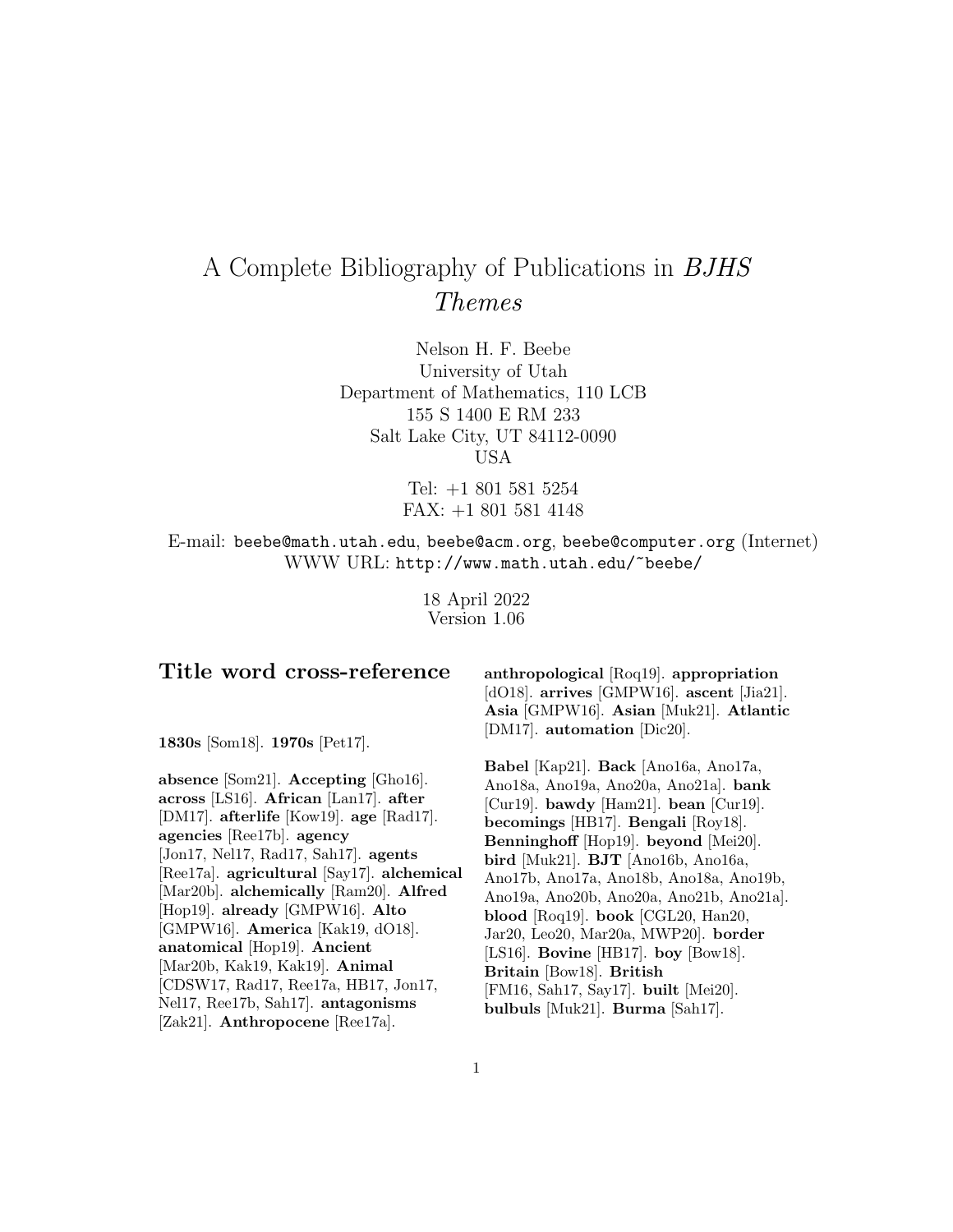**c** [CDSW17]. **calculus** [Pet17]. **Cambridge** [Jar19]. **canon** [Che20]. **capital** [Sah17]. **capitals** [Wu16]. **card** [Roq19]. **care** [Ban19a, Ban19b]. **case** [Wu16]. **cat** [Pet17]. **Catalogues** [Por19]. **categories** [Zak21]. **centres** [Ban19a, Ban19b]. **centuries** [Che20, Han20]. **century** [Bow18, Gro20, PL16, Ree17b, Say17, Zil18, dO18]. **Chapters** [Che20]. **Charles** [Hal21, RS21]. **chemical** [Gro20]. **Children** [dO18, Roy18, ZN18]. **chimpanzees** [Lan17]. **China** [FM16, Jia21, LS16, PW16, PL16, Roc16, SS16, Sid16]. **Chinese** [DL16, Han20, Wu16]. **City** [Pet17]. **classifying** [Che20]. **Cloning** [Cre20]. **coal** [Wu16]. **Coded** [Dic20]. **Cold** [Nie18]. **collages** [L´op19]. **collect** [Del19]. **collection** [Cur19, Por19]. **collections** [Ban19a, Ban19b, Hop19, JKB19, Lóp19, Mar20b, Roq19]. **colonial** [Roq19, Roy18]. **Colonizing** [Sah17]. **commentaries** [Che20]. **Commentary** [Del19, Rea19]. **common** [Gho16]. **conduct** [Dic20]. **conservation** [Cur19, Jon17, LS16]. **Conserving** [DM17]. **Constitutions** [Set21]. **context** [Roy18]. **contexts** [Wu16]. **conversation** [GMPW16]. **Count** [Hop19]. **country** [Zil18]. **countryside** [Zil18]. **Cover** [Ano16b, Ano16a, Ano17b, Ano17a, Ano18b, Ano18a, Ano19b, Ano19a, Ano20b, Ano20a, Ano21b, Ano21a]. **craft** [Jar20]. **crosses** [MWP20]. **cultures** [Muk21]. **curation** [Ban19a, Ban19b].

**dairy** [HB17]. **Darwin** [Hal21, Ham21, Jia21, MS21, Muk21, RS21, Set21, Som21]. **Darwinian** [Mil21]. **Database** [SW19]. **decolonial** [Kow19]. **deep** [Roc16]. **deletion** [SW19]. **Denny** [RS21]. **Descent** [MS21, Som21, Ham21, Jia21]. **destruction** [SW19]. **did** [Nel17, Som21]. **difference** [Gho16]. **different** [Wu16]. **disciplinary** [Por19]. **discursive** [Wu16]. **DNA** [SW19, Cre20]. **do** [Lan17]. **dogs** [Nel17].

**double** [Kow19]. **Drosophila** [Ban19a, Ban19b]. **during** [Say17].

**earlier** [GMPW16]. **early** [Bow18, Jar20, Leo20, Mar20a, Ram20, Zil18]. **educational** [Gom18]. **Egyptian** [Mar20b]. **elbow** [Han20]. **elephants** [Sah17]. **emeritus** [Hop19]. **Encyclopedia** [dO18]. **Encyclopedic** [Gro20]. **end** [JKB19, Kak19]. **ending** [SW19]. **ends** [Rea19]. **engagement** [Roc16]. **England** [Ram20]. **entropic** [Por19]. **environmental** [Jon17]. **epistemologies** [SS16]. **Ernst** [Mei20]. **Erratum** [Ban19b]. **essay** [Phi16]. **ethics** [Hal21]. **everlasting** [Rea19]. **evidence** [RS21]. **evolution** [Hal21, Jia21, Mil21]. **Evolutionary** [Zak21]. **example** [Rad17]. **exchanges** [Gho16]. **exhaustion** [Por19]. **experimental** [Jar19]. **experimentation** [Gom18]. **exploring** [Jia21].

**farm** [Say17]. **fates** [Hop19]. **Ferdinand** [Hop19]. **fiction** [GMPW16]. **fictionalizing** [Zil18]. **field** [Lan17, Ree17b, Say17]. **fieldwork** [Mar20a]. **fierce** [Jon17]. **fighting** [Muk21]. **fire** [Jon17]. **flight** [Nel17]. **formatting** [Mei20]. **Foster** [Kap21]. **fourteenth** [Han20]. **fourth** [Han20]. **Front** [Ano16b, Ano17b, Ano18b, Ano19b, Ano20b, Ano21b]. **future** [GMPW16].

**gains** [Por19]. **Gander** [DM17]. **Geiseltalmuseum** [L´op19]. **gendered** [Ham21]. **genre** [Som18]. **giants** [PL16]. **Glasgow** [Por19]. **global** [Nie18, Sid16]. **Graeco** [Mar20b]. **great** [Pet17]. **Green** [SS16, Jon17]. **Green-revolution** [SS16]. **ground** [Gho16]. **guides** [Ram20].

**H** [Rad17]. **handbooks** [CGL20, Gro20, Mar20b]. **heirloom** [Cur19]. **Henry** [RS21]. **High** [DL16, GMPW16].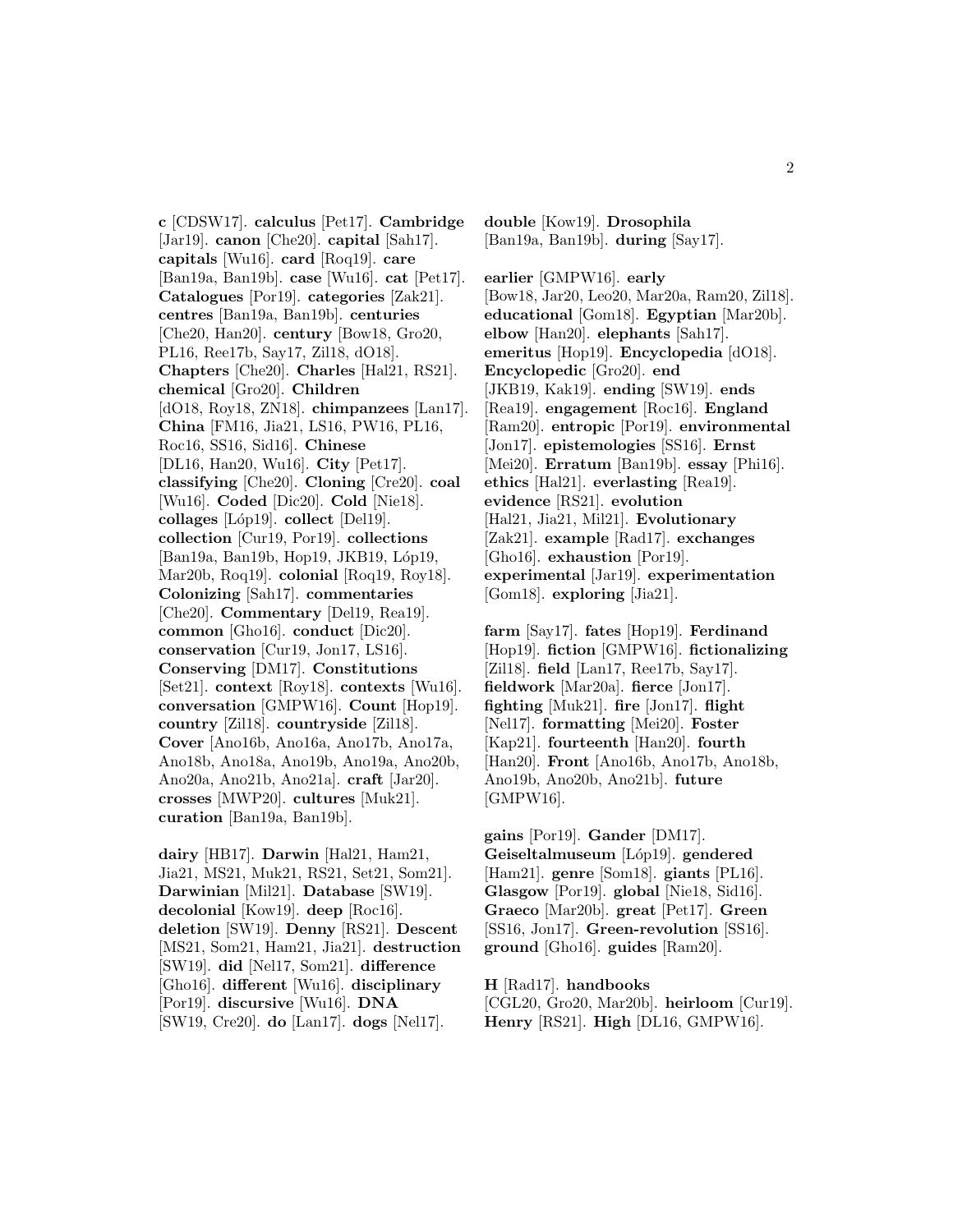**High-tech** [DL16]. **historical** [Jar19]. **Histories** [Phi16, GMPW16, HB17]. **historiography** [Roc16, Ree17a]. **history** [CDSW17, CGL20, Cre20, FM16, Gom18, Ree17a, Ree17b, Sid16, Som18]. **human** [HB17, Jia21, MS21, RS21]. **humans** [Lan17]. **Hunterian** [Por19]. **hybrid** [MWP20].

**Ideas** [Nie18]. **identity** [SS16]. **ideological** [Wu16]. **imperial** [Sah17]. **India** [FM16, LS16, PW16, PL16, Roc16, SS16, Sid16]. **Indian** [DL16, Gho16, Kak19, Wu16]. **ing** [Jon17]. **institution** [Mar20a]. **instructions** [Che20]. **instrument** [Jar20]. **integrated** [Nie18]. **intentionality** [Ree17b]. **Investigating** [Wu16].

**Japan** [Mar20a]. **Japanese** [Lan17]. **Joseph** [Roc16]. **juvenile** [Roy18].

**Kennewick** [Kak19]. **knowledge** [Gro20, Mar20a, SS16].

**lab** [Jar19]. **laboratories** [JKB19]. **Laboratory** [Cre20, Lan17]. **language** [Kap21]. **late** [Jia21]. **Latin** [dO18]. **laws** [Gom18]. **learned** [MWP20]. **Learning** [CGL20, Leo20, Han20]. **Lebensgestaltungslehre** [Mei20]. **LeCron** [Kap21]. **leopard** [LS16]. **liberal** [DL16]. **lice** [RS21]. **life** [Gro20, Mei20, Som18]. **Living** [Ban19a, Ban19b]. **London** [Leo20]. **loss** [JKB19]. **losses** [Por19]. **love** [Roc16].

**MACSYMA** [Dic20]. **Magazine** [Bow18]. **magazines** [Roy18]. **make** [Som21]. **making** [Dic20, She21, Sid16]. **Man** [Kak19, Ham21, Som21]. **Man/the** [Kak19]. **management** [Say17]. **manned** [Nel17]. **Manual** [Cre20]. **manuals** [CGL20, Leo20]. **Mary** [Kap21]. **Mathematical** [Che20]. **mathematics** [Dic20, Jar20]. **matter** [Ano16b, Ano16a, Ano17b, Ano17a, Ano18b,

Ano18a, Ano19b, Ano19a, Ano20b, Ano20a, Ano21b, Ano21a]. **meaning** [JKB19, Som21]. **Meccano** [Bow18]. **medicine** [CDSW17, Han20, Leo20, Set21]. **memoir** [Hop19]. **memory** [Jon17]. **men** [RS21]. **Mendelians** [MWP20]. **metaphors** [Han20]. **milking** [HB17]. **missions** [Roq19]. **modern** [Jar20, Leo20, Mar20a, Ram20, Say17, Rad17]. **Molecular** [Cre20]. **movements** [Pet17]. **Museum** [Por19, Jar19, Kow19]. **museums** [JKB19]. **mutilation** [Pet17].

**National** [Jon17, SW19]. **natural** [FM16, Gom18]. **natural-history** [Gom18]. **nature** [DM17, Mar20a, MS21, Wu16]. **Needham** [Roc16]. **Negotiating** [FM16]. **neo** [DL16]. **neo-liberal** [DL16]. **Neufert** [Mei20]. **Newfoundland** [DM17]. **Nine** [Che20]. **non** [Kak19]. **non-Indian** [Kak19]. **noon** [GMPW16]. **North** [Kak19]. **novels** [Zil18].

**objects** [JKB19]. **Observation** [Gom18]. **One** [Kak19]. **origins** [Kap21]. **other** [Hal21]. **other-regarding** [Hal21].

**Palaeoamericans** [Kak19]. **Palaeontological** [Som18]. **palm** [Han20]. **Palo** [GMPW16]. **Park** [Jon17]. **parks** [DL16]. **past** [Che20]. **peasant** [SS16]. **pedagogues** [Som18]. **people** [Zil18, ZN18]. **philosophical** [Ram20]. **Photo** [Phi16]. **Planning** [PW16]. **pointing** [Han20]. **Police** [SW19]. **politics** [Nie18]. **popular** [Ham21]. **popularization** [Bow18]. **Portugal** [Zil18]. **Portuguese** [Gom18]. **postcolonial** [Kow19]. **practical** [Jar20]. **practice** [Jar19, Ram20, Ree17b]. **practices** [Nie18]. **prehistory** [Som18]. **primate** [Som21]. **primatology** [Lan17]. **Procedures** [Che20]. **production** [SS16]. **programme** [Nel17]. **progress** [Zak21]. **prop** [Kow19]. **Punnett** [MWP20].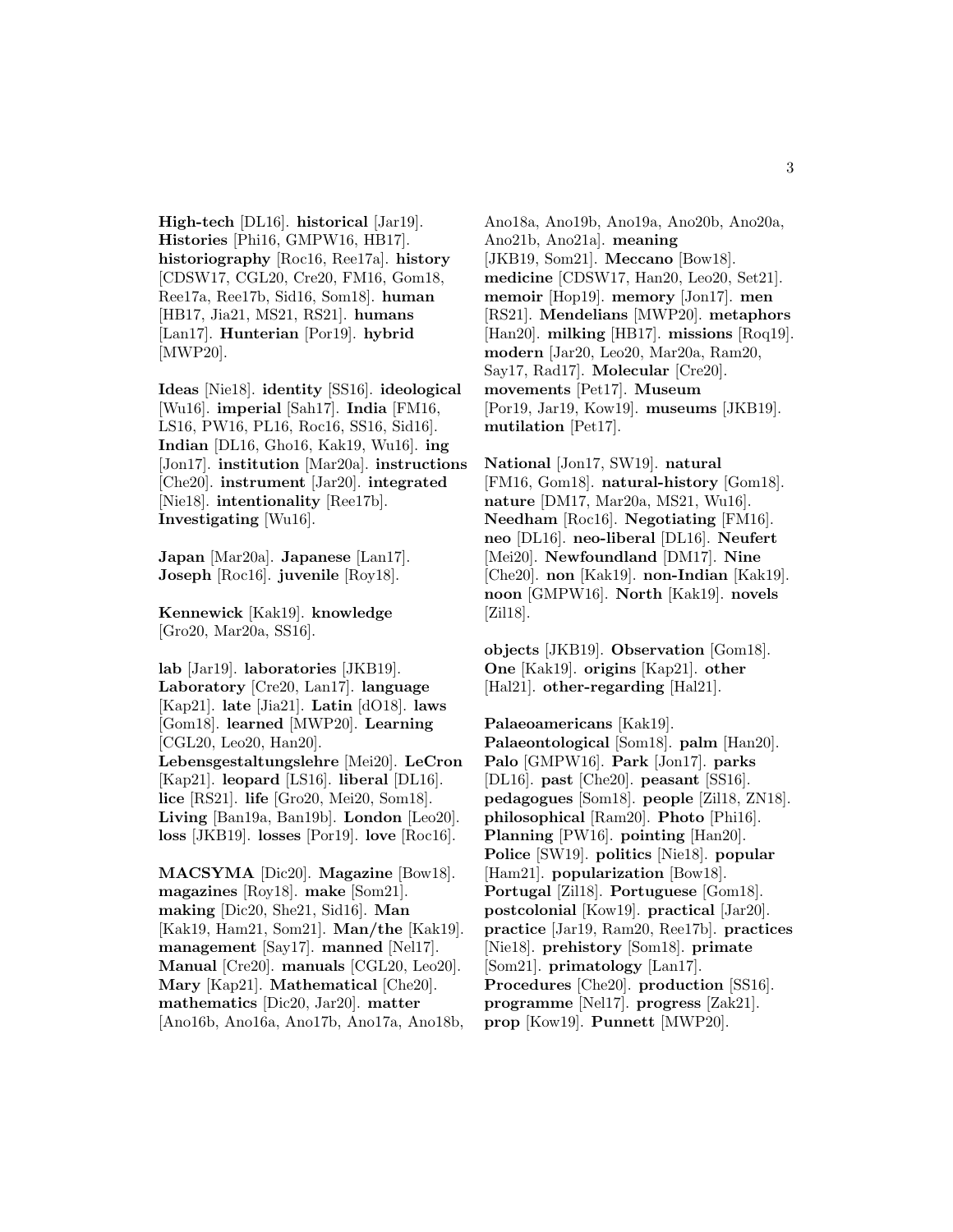#### *REFERENCES* 4

**race** [MS21, Set21, She21]. **races** [RS21]. **radical** [Ham21]. **rats** [Say17]. **Reading** [Che20, Ram20, Leo20]. **reception** [Ham21]. **Recipes** [Cre20, Mar20b]. **reclassifying** [Che20]. **recombining** [Cre20]. **reconceptualizing** [LS16]. **records** [SW19]. **regarding** [Hal21]. **reimagining** [GMPW16]. **remains** [Roq19]. **remaking** [HB17]. **repatriation** [Kak19]. **Restor** [Jon17]. **revolution** [SS16]. **river** [DM17]. **robotic** [HB17]. **role** [Jia21]. **roles** [CDSW17].

**salmon** [DM17]. **samples** [SW19]. **schools** [Gom18]. **Science** [PL16, Roy18, dO18, Bow18, CGL20, DL16, GMPW16, Nie18, PW16, Ree17a, Sah17, Say17, Sid16, Zil18, ZN18]. **sciences** [Gro20, Jar19]. **scientific** [SS16]. **secondary** [Gom18]. **seed** [Cur19]. **seeking** [Gho16]. **selection** [Hal21, Muk21, Set21, She21]. **sex** [MS21, Pet17]. **Sexual** [She21, Hal21, Muk21]. **sexualities** [Mil21]. **Sino** [Gho16]. **snow** [LS16]. **social** [Pet17]. **South** [Muk21]. **Soviet** [Nel17]. **space** [Nel17, Sid16]. **species** [RS21]. **Speculative** [Phi16]. **Spee** [Hop19]. **Spencer** [Kow19]. **squares** [MWP20]. **statistical** [Gho16]. **stock** [Ban19a, Ban19b]. **studies** [Ree17b, Wu16]. **Studying** [LS16]. **subjectivity** [HB17]. **surgical** [Leo20]. **Synthesis** [Rad17]. **Synthetic** [Lan17]. **systems** [HB17].

Taking [Zil18]. **taphonomy** [Lóp19]. **teaching** [Gom18, Nie18]. **tech** [DL16]. **technique** [Jar20]. **technocracy** [SS16]. **technologies** [HB17]. **technology** [GMPW16, PW16]. **textual** [Mar20a]. **their** [MWP20]. **them** [Che20]. **theory** [Muk21, Ree17a]. **there** [GMPW16]. **third** [Che20]. **thirteenth** [Che20]. **Thorpe** [Rad17]. **three** [Zak21]. **tomorrow** [GMPW16]. **Total** [Gro20]. **toys** [Bow18].

**traces** [CDSW17]. **trade** [MWP20]. **tragedy** [Hop19]. **traits** [Zak21]. **transformations** [Cur19]. **transitional** [FM16]. **tree** [Som21]. **turn** [DL16]. **twentieth** [Bow18, Gro20, PL16, Ree17b, Say17, Zil18, dO18]. **twentieth-century** [Bow18, Gro20, Ree17b, Zil18].

**UK** [SW19]. **undead** [Sah17]. **Unravelling** [Kap21]. **users** [Dic20]. **utilitarian** [Pet17]. **utopianism** [DL16].

**varieties** [RS21]. **vegetable** [Cur19]. **versus** [Gom18]. **volume** [Ano16b, Ano16a, Ano17b, Ano17a, Ano18b, Ano18a, Ano19b, Ano19a, Ano20b, Ano20a, Ano21b, Ano21a].

**W.** [Rad17]. **War** [Nie18]. **Was** [SW19]. **Wildlife** [Ree17b]. **within** [Wu16]. **wolf** [Jon17]. **women** [Jia21]. **Worlds** [ZN18]. **writing** [GMPW16, Leo20].

**Yellowstone** [Jon17]. **York** [Pet17]. **young** [Zil18, ZN18].

# **References**

#### **Anonymous:2016:BVCb**

[Ano16a] Anonymous. BJT volume 1 cover and back matter. BJHS Themes, 1:b1–b8, 2016. CO-DEN ???? ISSN 2058-850X (print), 2056-354X (electronic). URL https://www.cambridge. org/core/product/ 8C15E2C2AE512C25836CAEF78EC05BA0.

**Anonymous:2016:BVCa**

[Ano16b] Anonymous. BJT volume 1 cover and front matter. BJHS Themes, 1:f1–f2, 2016. CO-DEN ???? ISSN 2058-850X (print), 2056-354X (electronic).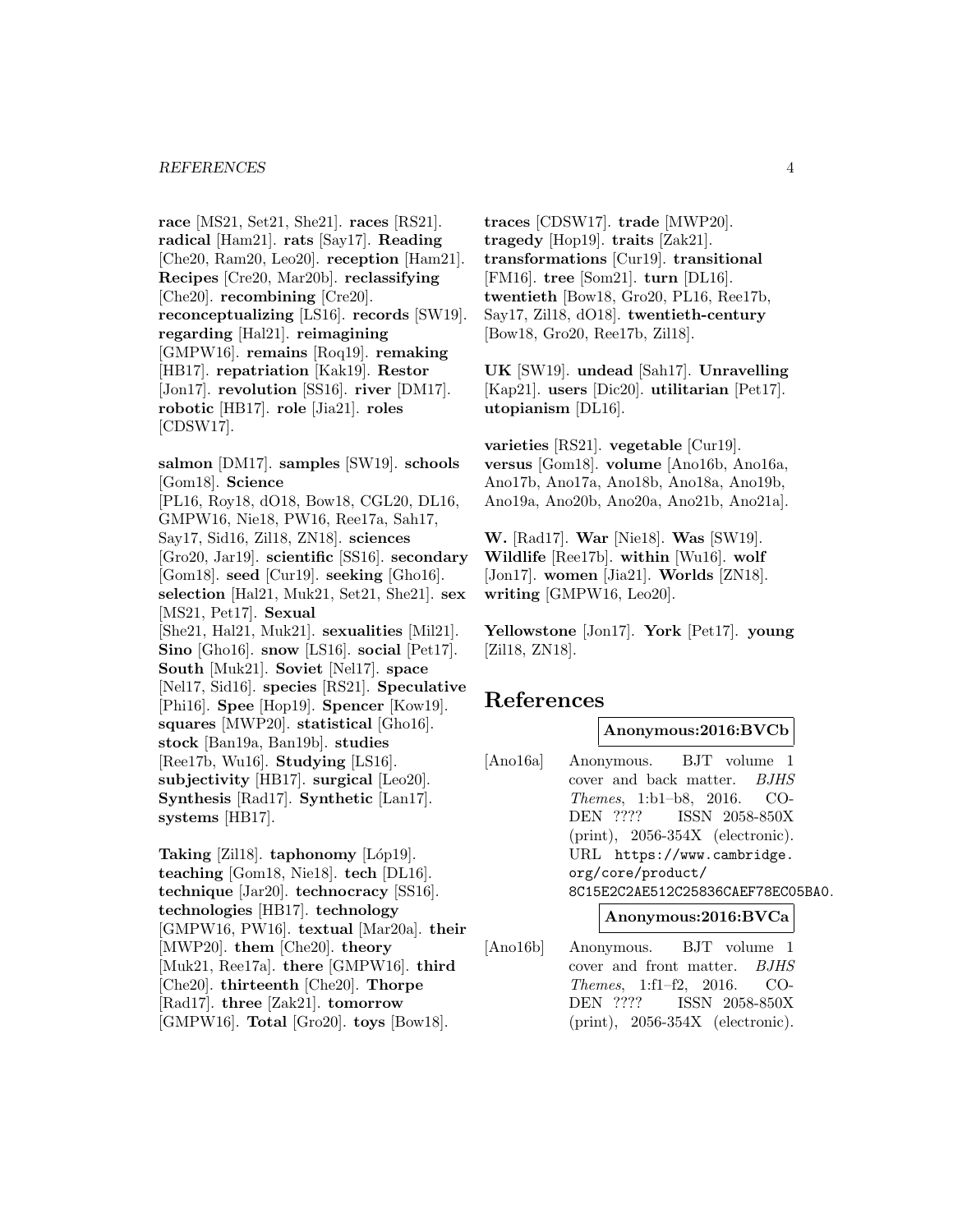URL https://www.cambridge. org/core/product/ C15494106809B35EDEB7A697926F2833.

#### **Anonymous:2017:BVCb**

[Ano17a] Anonymous. BJT volume 2 cover and back matter. BJHS Themes, 2:b1–b2, 2017. CO-DEN ???? ISSN 2058-850X (print), 2056-354X (electronic). URL https://www.cambridge. org/core/product/ 129297FF22E1F174432E9DA0B2F76798.

#### **Anonymous:2017:BVCa**

[Ano17b] Anonymous. BJT volume 2 cover and front matter. BJHS Themes, 2:f1–f2, 2017. CO-DEN ???? ISSN 2058-850X (print), 2056-354X (electronic). URL https://www.cambridge. org/core/product/ FA72CC5794567652B484E4113A638221.

#### **Anonymous:2018:BVCb**

[Ano18a] Anonymous. BJT volume 3 cover and back matter. BJHS Themes, 3:b1–b3, 2018. CO-DEN ???? ISSN 2058-850X (print), 2056-354X (electronic). URL https://www.cambridge. org/core/journals/bjhsthemes/article/bjt-volume-3-cover-and-back-matter/ AE2124148C9E741061C1C659E640C1FC.

#### **Anonymous:2018:BVCa**

[Ano18b] Anonymous. BJT volume 3 cover and front matter. BJHS Themes, 3:f1–f2, 2018. CO-DEN ???? ISSN 2058-850X (print), 2056-354X (electronic). URL https://www.cambridge. org/core/journals/bjhsthemes/article/bjt-volume-3-cover-and-front-matter/ F7F58B243D78E9CFCC687C761CE3ECE0.

#### **Anonymous:2019:BVCb**

[Ano19a] Anonymous. BJT volume 4 cover and back matter. BJHS Themes, 4:b1–b2, 2019. CO-DEN ???? ISSN 2058-850X (print), 2056-354X (electronic). URL https://www.cambridge. org/core/journals/bjhsthemes/article/bjt-volume-4-cover-and-back-matter/ 48EA9206F47DB1621E5DAEE48DD26F57.

#### **Anonymous:2019:BVCa**

[Ano19b] Anonymous. BJT volume 4 cover and front matter. BJHS Themes, 4:f1–f2, 2019. CO-DEN ???? ISSN 2058-850X (print), 2056-354X (electronic). URL https://www.cambridge. org/core/journals/bjhsthemes/article/bjt-volume-4-cover-and-front-matter/ EC854EBF2CBC03F5D8EF885BE8627EAE.

## **Anonymous:2020:BVCb**

[Ano20a] Anonymous. BJT volume 5 cover and back matter. BJHS Themes, 5::b1–b2, 2020. CO-DEN ???? ISSN 2058-850X (print), 2056-354X (electronic). URL https://www.cambridge. org/core/journals/bjhsthemes/article/bjt-volume-5-cover-and-back-matter/ 3D0CA317082021622922DFE712904631.

#### **Anonymous:2020:BVCa**

[Ano20b] Anonymous. BJT volume 5 cover and front matter. BJHS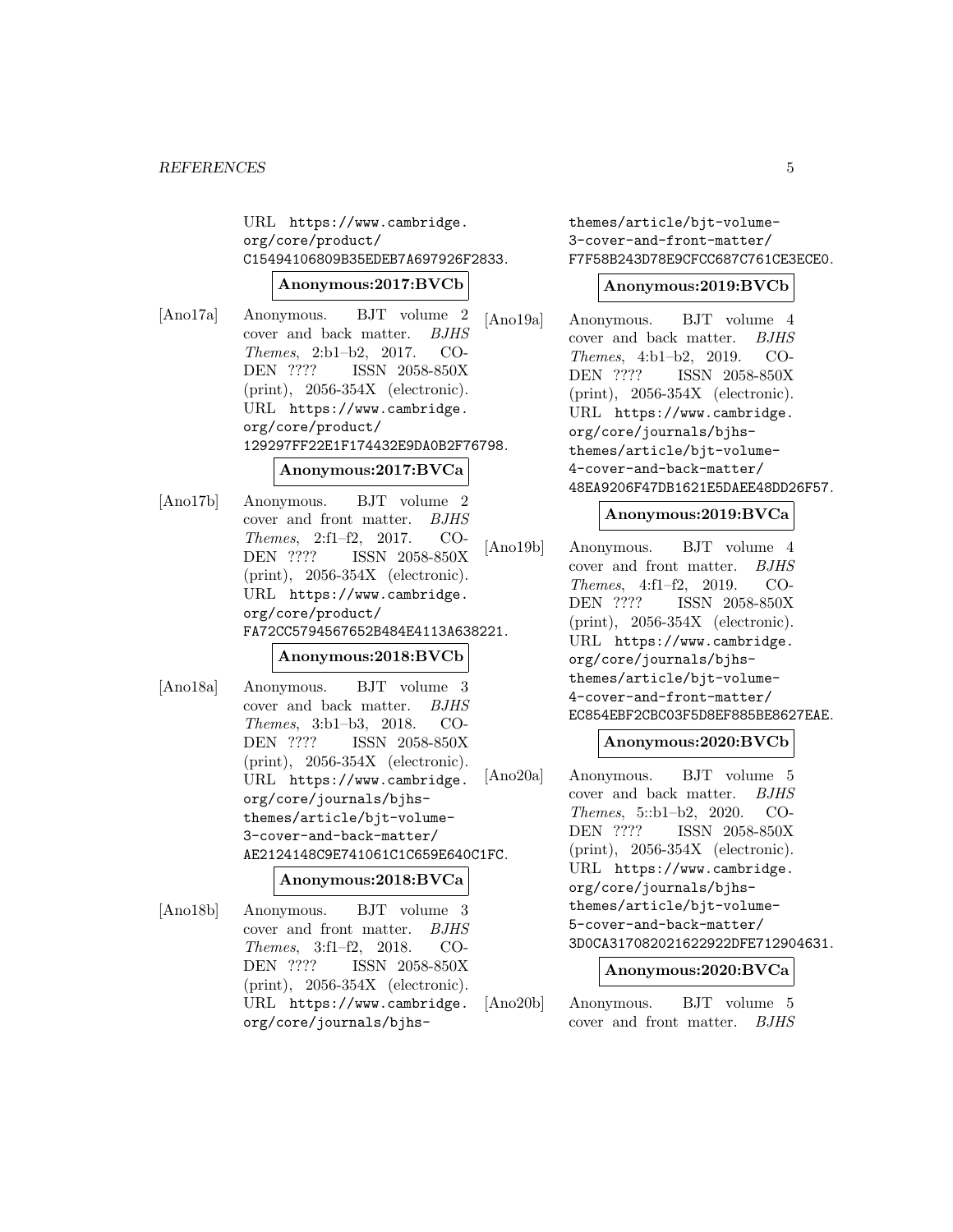Themes, 5::f1–f2, 2020. CO-<br>DEN ???? ISSN 2058-850X ISSN 2058-850X (print), 2056-354X (electronic). URL https://www.cambridge. org/core/journals/bjhsthemes/article/bjt-volume-5-cover-and-front-matter/ 3DC0332EDED3A74150485A3C6FAFA7A8.

#### **Anonymous:2021:BVCb**

[Ano21a] Anonymous. BJT volume 6 cover and back matter. BJHS Themes, 6:b1–b2, 2021. CO-DEN ???? ISSN 2058-850X (print), 2056-354X (electronic). URL https://www.cambridge. org/core/journals/bjhsthemes/article/bjt-volume-6-cover-and-back-matter/ 5DE7C5E0B3615EC65A480F38A6BD98BE.

#### **Anonymous:2021:BVCa**

[Ano21b] Anonymous. BJT volume 6 cover and front matter. BJHS Themes, 6:f1–f2, 2021. CO-DEN ???? ISSN 2058-850X (print), 2056-354X (electronic). URL https://www.cambridge. org/core/journals/bjhsthemes/article/bjt-volume-6-cover-and-front-matter/ 365EE900A5FE5959D708A80D226B51B9.

## **Bangham:2019:LCCa**

[Ban19a] Jenny Bangham. Living collections: care and curation at Drosophila stock centres. BJHS Themes, 4:123–147, 2019. CO-DEN ???? ISSN 2058-850X (print), 2056-354X (electronic). URL https://www.cambridge. org/core/journals/bjhsthemes/article/livingcollections-care-andcuration-at-drosophilastock-centres/ 08E50B05EB5EF869DFB969D7A77E611E.

#### **Bangham:2019:LCCb**

[Ban19b] Jenny Bangham. Living collections: care and curation at Drosophila stock centres — Erratum. BJHS Themes, 4:293, 2019. CODEN ???? ISSN 2058-850X (print), 2056-354X (electronic). URL https://www.cambridge. org/core/journals/bjhsthemes/article/livingcollections-care-andcuration-at-drosophilastock-centres-erratum/ C9F1F27F023B53F0CC6D730295E67825. See erratum [Ban19b].

#### **Bowler:2018:MMB**

[Bow18] Peter J. Bowler. Meccano Magazine: boys' toys and the popularization of science in early twentieth-century Britain. BJHS Themes, 3:129–146, 2018. CO-DEN ???? ISSN 2058-850X (print), 2056-354X (electronic). URL https://www.cambridge. org/core/journals/bjhsthemes/article/meccanomagazine-boys-toys-and-thepopularization-of-sciencein-early-twentiethcenturybritain/ 2A15FBD05B6FB697BFC1C12456B10FB9.

#### **Cassidy:2017:ART**

[CDSW17] Angela Cassidy, Rachel Mason Dentinger, Kathryn Schoefert, and Abigail Woods. Animal roles and traces in the history of medicine, c. 1880–1980. BJHS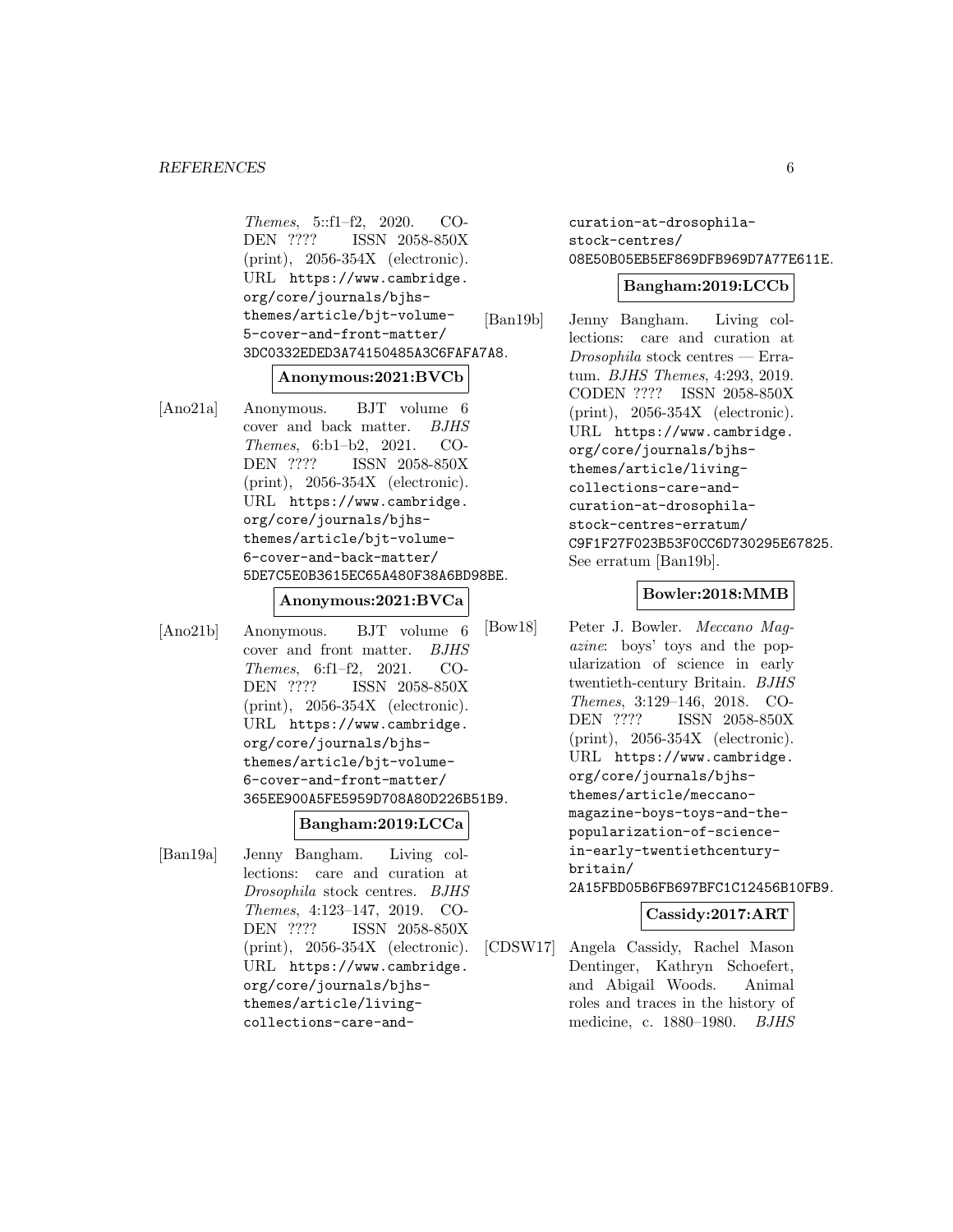Themes, 2:11–33, 2017. CO-DEN ???? ISSN 2058-850X (print), 2056-354X (electronic). URL https://www.cambridge. org/core/product/ C988416768BA334B73A708F2B4189F4E.

#### **Creager:2020:LBM**

[CGL20] Angela N. H. Creager, Mathias Grote, and Elaine Leong. Learning by the book: manuals and handbooks in the history of science. BJHS Themes, 5::1–13, 2020. CODEN ???? ISSN 2058-850X (print), 2056- 354X (electronic). URL https: //www.cambridge.org/core/ journals/bjhs-themes/ article/learning-by-thebook-manuals-and-handbooksin-the-history-of-science/ C79B348D396B85057826406507192D51.

#### **Chemla:2020:RIP**

[Che20] Karine Chemla. Reading instructions of the past, classifying them, and reclassifying them: commentaries on the canon The Nine Chapters on Mathematical Procedures from the third to the thirteenth centuries. BJHS Themes, 5::15–37, 2020. CO-DEN ???? ISSN 2058-850X (print), 2056-354X (electronic). URL https://www.cambridge. org/core/journals/bjhsthemes/article/readinginstructions-of-the-pastclassifying-them-andreclassifying-themcommentaries-on-the-canonthe-nine-chapters-onmathematical-proceduresfrom-the-third-to-the-

# thirteenth-centuries/ F402B3DE252D1799135618C259E5C706.

#### **Creager:2020:RRD**

[Cre20] Angela N. H. Creager. Recipes for recombining DNA: A history of Molecular Cloning: A Laboratory Manual. BJHS Themes, 5::225–243, 2020. CODEN ???? ISSN 2058-850X (print), 2056- 354X (electronic). URL https: //www.cambridge.org/core/ journals/bjhs-themes/ article/recipes-forrecombining-dna-a-historyof-molecular-cloning-alaboratory-manual/ F4EE6A7FFA4991B714A33D474BC1CF76.

#### **Curry:2019:BCS**

[Cur19] Helen Anne Curry. From bean collection to seed bank: transformations in heirloom vegetable conservation, 1970–1985. BJHS Themes, 4:149–167, 2019. CO-DEN ???? ISSN 2058-850X (print), 2056-354X (electronic). URL https://www.cambridge. org/core/journals/bjhsthemes/article/from-beancollection-to-seed-banktransformations-inheirloom-vegetableconservation-19701985/ 1D973B01429B782FDB86B9206559C456.

#### **Delbourgo:2019:CC**

[Del19] James Delbourgo. Commentary: collect or die. BJHS Themes, 4:273–281, 2019. CO-DEN ???? ISSN 2058-850X (print), 2056-354X (electronic). URL https://www.cambridge. org/core/journals/bjhs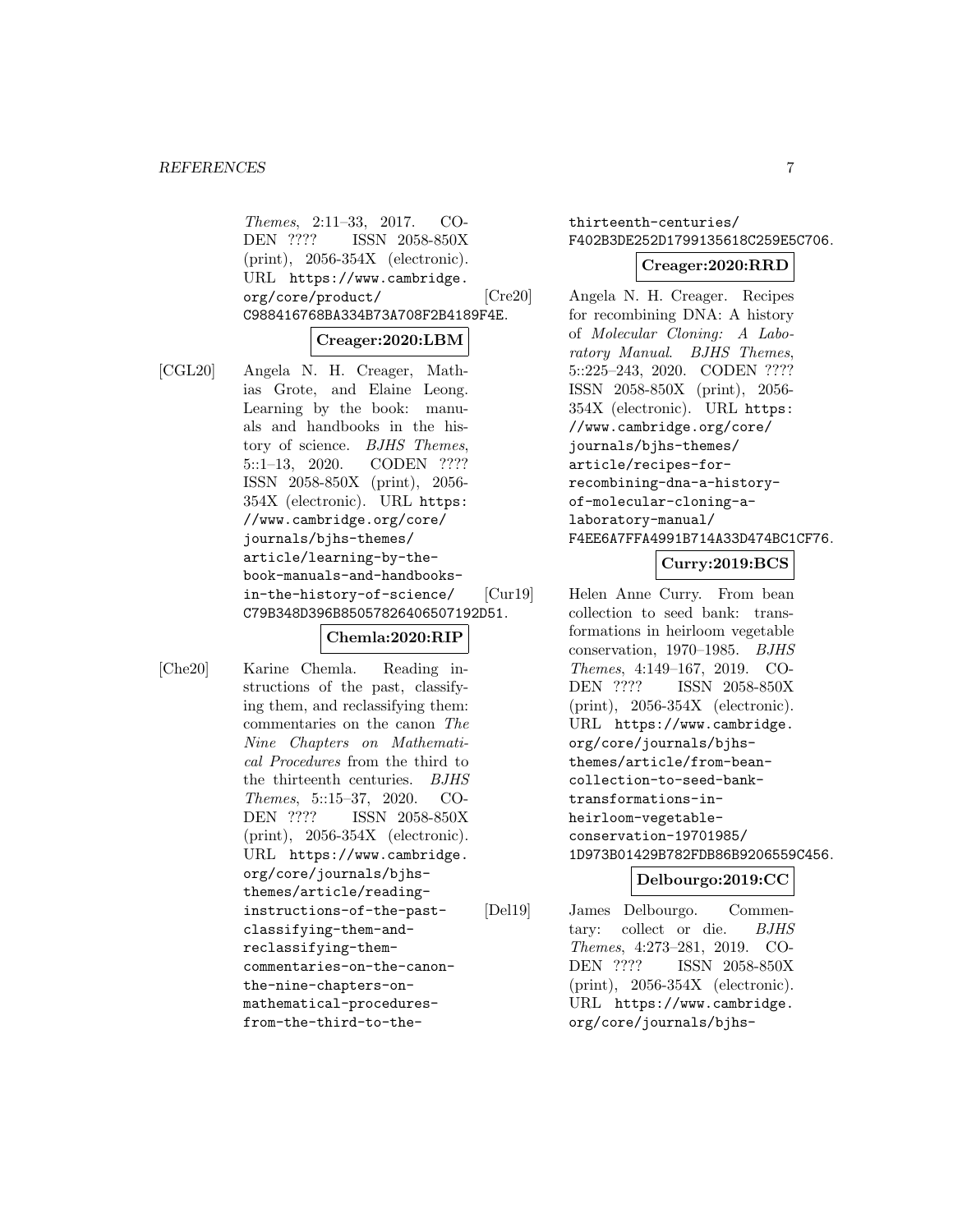themes/article/commentarycollect-or-die/ 565687DA16528431AF0D355C876E6F6A?18

# **Dick:2020:CCM**

[Dic20] Stephanie A. Dick. Coded conduct: making MACSYMA users and the automation of mathematics. BJHS Themes, 5::205–224, 2020. CODEN ???? ISSN 2058- 850X (print), 2056-354X (electronic). URL https://www. cambridge.org/core/ journals/bjhs-themes/ article/coded-conductmaking-macsyma-users-andthe-automation-ofmathematics/ 19936AF1E826C13BA410EFDB704026DF.

## **Das:2016:HTU**

[DL16] Diganta Das and Tong Lam. High-tech utopianism: Chinese and Indian science parks in the neo-liberal turn. BJHS Themes, 1:221–238, 2016. CO-DEN ???? ISSN 2058-850X (print), 2056-354X (electronic). URL https://www.cambridge. org/core/product/ 541DB583136CDA6BAE74FE1E2B8B91F31016

# **Daniels:2017:CAS**

[DM17] Jennifer Daniels and Charles Mather. Conserving Atlantic salmon 'after nature' on Newfoundland's Gander river. BJHS Themes, 2:191–213, 2017. CO-DEN ???? ISSN 2058-850X (print), 2056-354X (electronic). URL https://www.cambridge. org/core/product/ 01D76FCF25D98BD9C86FC2216924C6FA.

#### **deOliveira:2018:SCE**

Bernardo Jefferson de Oliveira. Science in The Children's Encyclopedia and its appropriation in the twentieth century in Latin America. *BJHS Themes*, 3: 105–128, 2018. CODEN ???? ISSN 2058-850X (print), 2056- 354X (electronic). URL https: //www.cambridge.org/core/ journals/bjhs-themes/ article/science-in-thechildrens-encyclopedia-andits-appropriation-in-thetwentieth-century-in-latinamerica/ DEBF2855F1B136D02324EA98CB1596C3.

## **Fan:2016:NNH**

[FM16] Fa-Ti Fan and John Mathew. Negotiating natural history in transitional China and British India. BJHS Themes, 1:43–59, 2016. CODEN ???? ISSN 2058- 850X (print), 2056-354X (electronic). URL https://www. cambridge.org/core/product/ DE38EAA9231225BBC09B8230F02752FC.

#### **Ghosh:2016:ADS**

Arunabh Ghosh. Accepting difference, seeking common ground: Sino–Indian statistical exchanges 1951–1959. BJHS Themes, 1:61– 82, 2016. CODEN ???? ISSN 2058-850X (print), 2056-354X (electronic). URL https://www. cambridge.org/core/product/ 823FAB90F5CCCB156A384EB0D3A55EAE.

#### **Greenspan:2016:FAE**

[GMPW16] Anna Greenspan, Anil Menon, Kavita Philip, and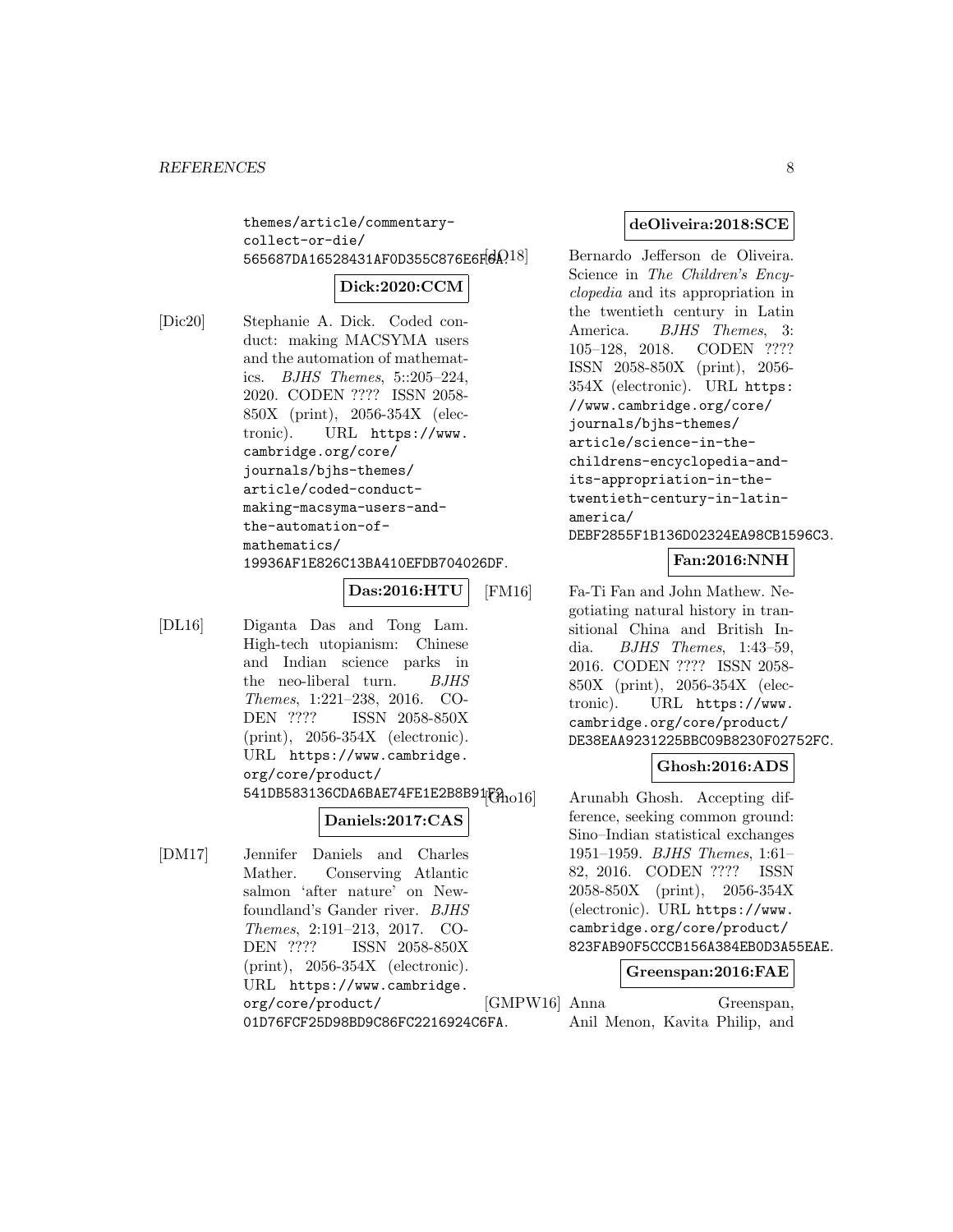Jeffrey Wasserstrom. The future arrives earlier in Palo Alto (but when it's high noon there, it's already tomorrow in Asia): a conversation about writing science fiction and reimagining histories of science and technology. BJHS Themes, 1:249–266, 2016. CODEN ???? ISSN 2058-850X (print), 2056-354X (electronic). URL https://www.cambridge. org/core/product/ 2161E640FDBAB95BCECC52C9BBA0C3C7.

# **Gomes:2018:OVE**

[Gom18] Inˆes Gomes. Observation versus experimentation in naturalhistory teaching in Portuguese secondary schools: educational laws from 1836 to 1933. BJHS Themes, 3:147–165, 2018. CO-DEN ???? ISSN 2058-850X (print), 2056-354X (electronic). URL https://www.cambridge. org/core/journals/bjhsthemes/article/observationversus-experimentation-innaturalhistory-teaching-inportuguese-secondaryschools-educational-lawsfrom-1836-to-1933/ C4B7D85E400F237BFBCAA90BED3AA7A5.

#### **Grote:2020:TKE**

[Gro20] Mathias Grote. Total knowledge? Encyclopedic handbooks in the twentieth-century chemical and life sciences. BJHS Themes, 5::187–203, 2020. CODEN ???? ISSN 2058-850X (print), 2056- 354X (electronic). URL https: //www.cambridge.org/core/ journals/bjhs-themes/ article/total-knowledgeencyclopedic-handbooks-inthe-twentiethcenturychemical-and-life-sciences/ 8A4BB49EC370B5351F35A941C8DCE84A.

#### **Hale:2021:CDS**

[Hal21] Piers J. Hale. Charles Darwin, sexual selection and the evolution of other-regarding ethics. BJHS Themes, 6:157–177, 2021. CO-DEN ???? ISSN 2058-850X (print), 2056-354X (electronic). URL https://www.cambridge. org/core/journals/bjhsthemes/article/charlesdarwin-sexual-selectionand-the-evolution-ofotherregarding-ethics/ 9914E7B322270C98C1F4D2635904FAB2.

## **Hamlin:2021:DBP**

[Ham21] Kimberly A. Hamlin. Darwin's bawdy: the popular, gendered and radical reception of the Descent of Man in the US, 1871– 1910. BJHS Themes, 6:115–131, 2021. CODEN ???? ISSN 2058- 850X (print), 2056-354X (electronic). URL https://www. cambridge.org/core/ journals/bjhs-themes/ article/darwins-bawdy-thepopular-gendered-andradical-reception-of-thedescent-of-man-in-the-us-18711910/ 53E66A9732DABB55D94DF5AB6A339855.

# **Hanson:2020:UEP**

[Han20] Marta Hanson. From under the elbow to pointing to the palm: Chinese metaphors for learning medicine by the book (fourth– fourteenth centuries). BJHS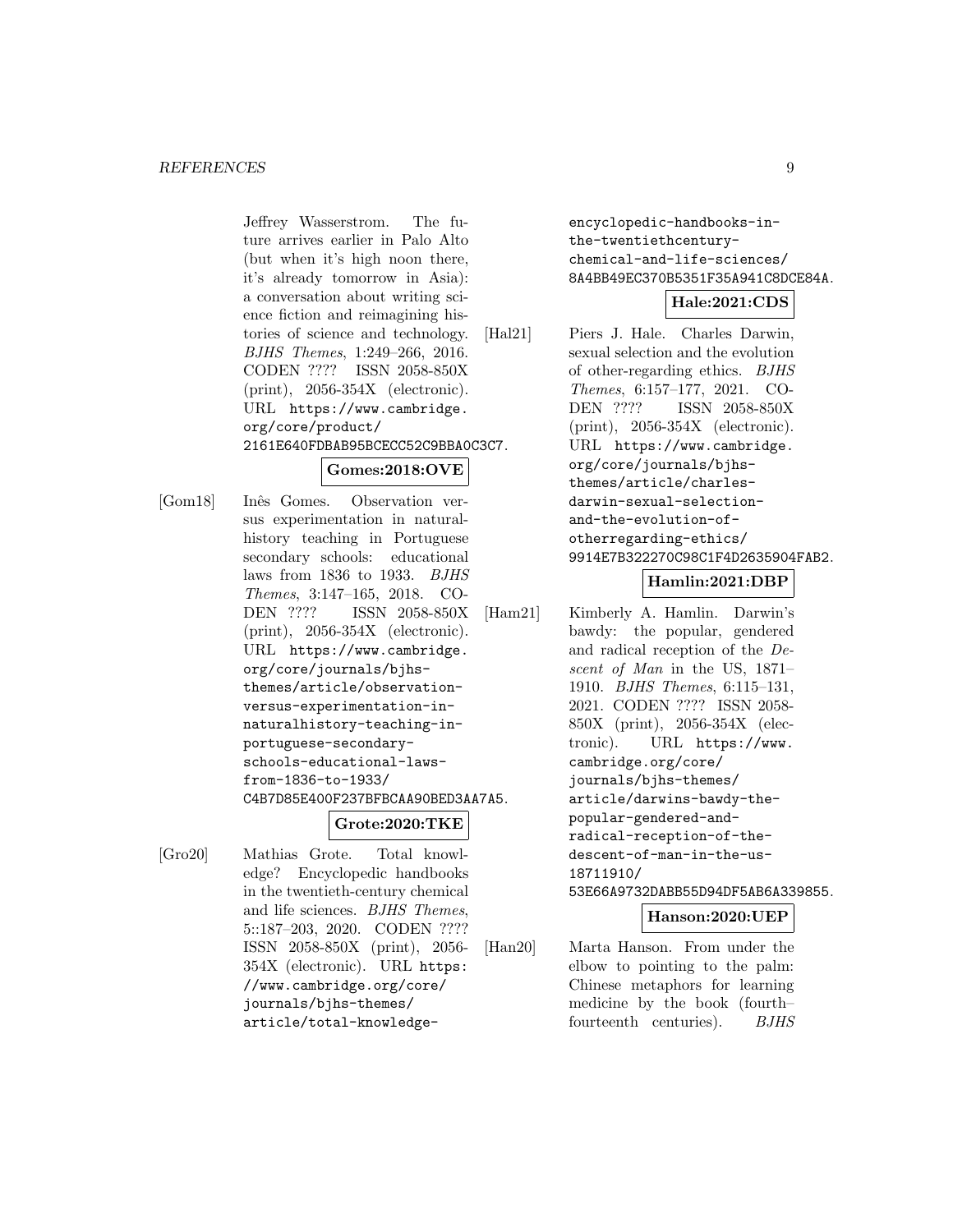Themes, 5::75–92, 2020. CO-<br>DEN ???? ISSN 2058-850X ISSN 2058-850X (print), 2056-354X (electronic). URL https://www.cambridge. org/core/journals/bjhsthemes/article/from-underthe-elbow-to-pointing-tothe-palm-chinese-metaphorsfor-learning-medicine-bythe-book-fourthfourteenthcenturies/ FAA61E6AF2FBCBD6758998A1BCB1B633.

## **Holloway:2017:BHB**

[HB17] Lewis Holloway and Christopher Bear. Bovine and human becomings in histories of dairy technologies: robotic milking systems and remaking animal and human subjectivity. BJHS Themes, 2:215– 234, 2017. CODEN ???? ISSN 2058-850X (print), 2056-354X (electronic). URL https://www. cambridge.org/core/product/ 8336DA9ACBFA2A212D589B675605A2E6.

#### **Hopwood:2019:TEF**

[Hop19] Nick Hopwood. The tragedy of the emeritus and the fates of anatomical collections: Alfred Benninghoff's memoir of Ferdinand Count Spee. BJHS Themes, 4:169–194, 2019. CO-DEN ???? ISSN 2058-850X (print), 2056-354X (electronic). URL https://www.cambridge. org/core/journals/bjhsthemes/article/tragedy-ofthe-emeritus-and-the-fatesof-anatomical-collectionsalfred-benninghoffs-memoirof-ferdinand-count-spee/ 92C595FBAB75D7AB3FC9F30005B502EB.

# **Jardine:2019:MLH**

[Jar19] Boris Jardine. The museum in the lab: historical practice in the experimental sciences at Cambridge, 1874–1936. BJHS Themes, 4:245–271, 2019. CO-DEN ???? ISSN 2058-850X (print), 2056-354X (electronic). URL https://www.cambridge. org/core/journals/bjhsthemes/article/museum-inthe-lab-historicalpractice-in-theexperimental-sciences-atcambridge-18741936/ C7DC52E93C3B9A6661F836BF3C1E2F73.

## **Jardine:2020:BIC**

[Jar20] Boris Jardine. The book as instrument: craft and technique in early modern practical mathematics. BJHS Themes, 5:: 111–129, 2020. CODEN ???? ISSN 2058-850X (print), 2056- 354X (electronic). URL https: //www.cambridge.org/core/ journals/bjhs-themes/ article/book-as-instrumentcraft-and-technique-inearly-modern-practicalmathematics/ 5B7689CDFCCFCE5EA006206C0993ED5C.

# **Jiang:2021:LAD**

[Jia21] Lijing Jiang. The late ascent of Darwin's Descent: exploring human evolution and women's role for a new China, 1927–1965. BJHS Themes, 6:201–220, 2021. CODEN ???? ISSN 2058-850X (print), 2056-354X (electronic). URL https://www.cambridge. org/core/journals/bjhs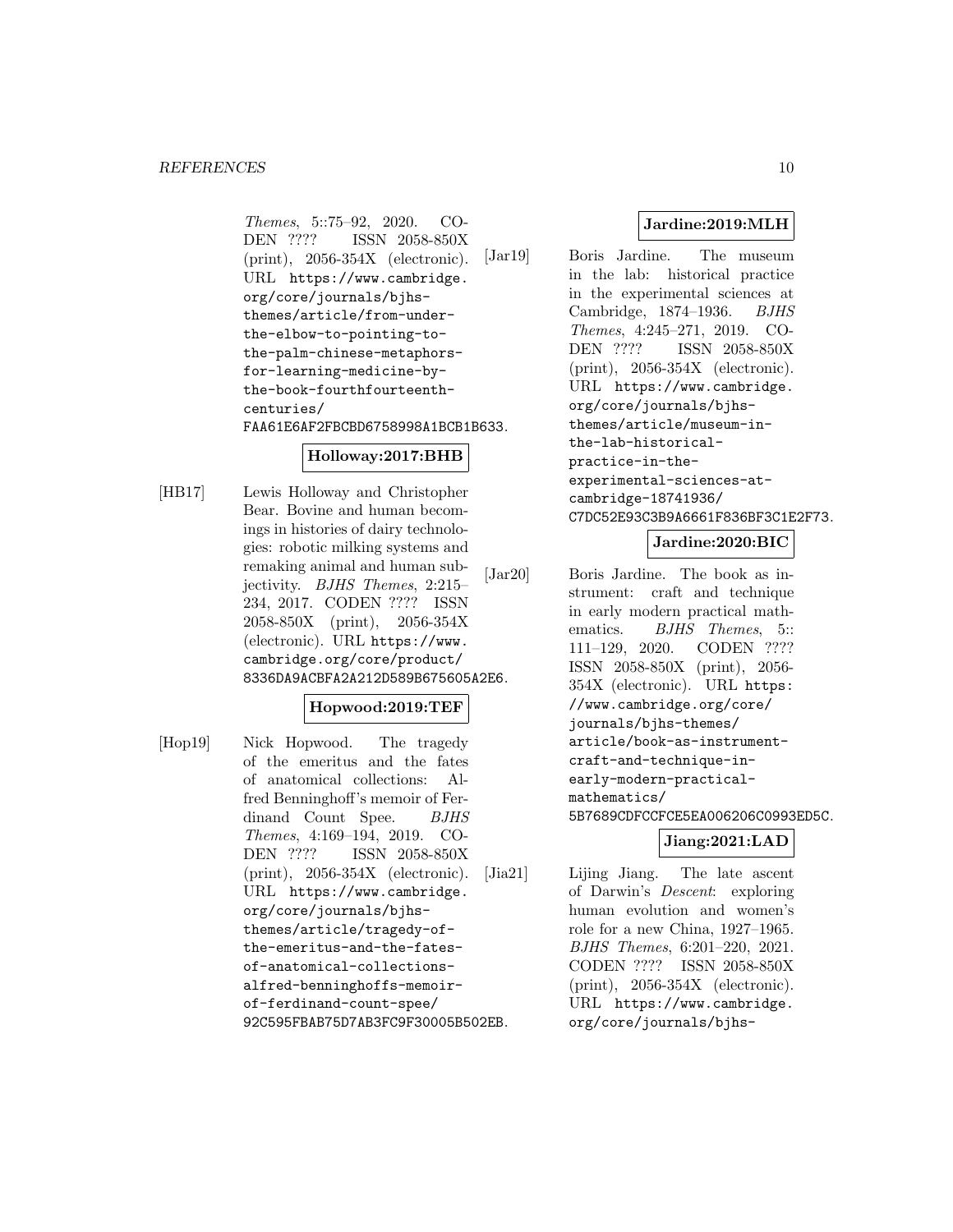themes/article/late-ascentof-darwins-descentexploring-human-evolutionand-womens-role-for-a-newchina-19271965/ 01BA8961286F3D6F3A4EBAA4D310ECB6.

#### **Jardine:2019:HCE**

[JKB19] Boris Jardine, Emma Kowal, and Jenny Bangham. How collections end: objects, meaning and loss in laboratories and museums. BJHS Themes, 4:1–27, 2019. CO-DEN ???? ISSN 2058-850X (print), 2056-354X (electronic). URL https://www.cambridge. org/core/journals/bjhsthemes/article/howcollections-end-objectsmeaning-and-loss-inlaboratories-and-museums/ 8BB44CBED3B7042D4481B77AA5613FA1.

#### **Jones:2017:RIF**

[Jon17] Karen R. Jones. Restor(y)ing the 'fierce green fire': animal agency, wolf conservation and environmental memory in Yellowstone National Park. BJHS Themes, 2:151–168, 2017. CO-DEN ???? ISSN 2058-850X (print), 2056-354X (electronic). URL https://www.cambridge. org/core/product/ B296D4C4896DA91F40ED0479B81E6E66.

#### **Kakaliouras:2019:RPK**

[Kak19] Ann M. Kakaliouras. The repatriation of the Palaeoamericans: Kennewick Man/the Ancient One and the end of a non-Indian ancient North America. BJHS Themes, 4:79–98, 2019. CO-DEN ???? ISSN 2058-850X

(print), 2056-354X (electronic). URL https://www.cambridge. org/core/journals/bjhsthemes/article/ repatriation-of-thepalaeoamericans-kennewickmanthe-ancient-one-and-theend-of-a-nonindian-ancientnorth-america/ 212A77EA4B4424BBBF898B9CB376C8E0.

## **Kaplan:2021:UBM**

[Kap21] Judith R. H. Kaplan. 'Unravelling Babel': Mary LeCron Foster on the origins of language. BJHS Themes, 6:97–113, 2021. CODEN ???? ISSN 2058-850X (print), 2056-354X (electronic). URL https://www.cambridge. org/core/journals/bjhsthemes/article/unravellingbabel-mary-lecron-fosteron-the-origins-of-language/ C08C1F1F7EF2A1DB2A6183BDA223B879.

#### **Kowal:2019:SDD**

[Kow19] Emma Kowal. Spencer's double: the decolonial afterlife of a postcolonial museum prop. BJHS Themes, 4:55–77, 2019. CO-DEN ???? ISSN 2058-850X (print), 2056-354X (electronic). URL https://www.cambridge. org/core/journals/bjhsthemes/article/spencersdouble-the-decolonialafterlife-of-apostcolonial-museum-prop/ C4230DA0AF1B23CE04D15A7788E7727F.

#### **Langlitz:2017:SPW**

[Lan17] Nicolas Langlitz. Synthetic primatology: what humans and chimpanzees do in a Japanese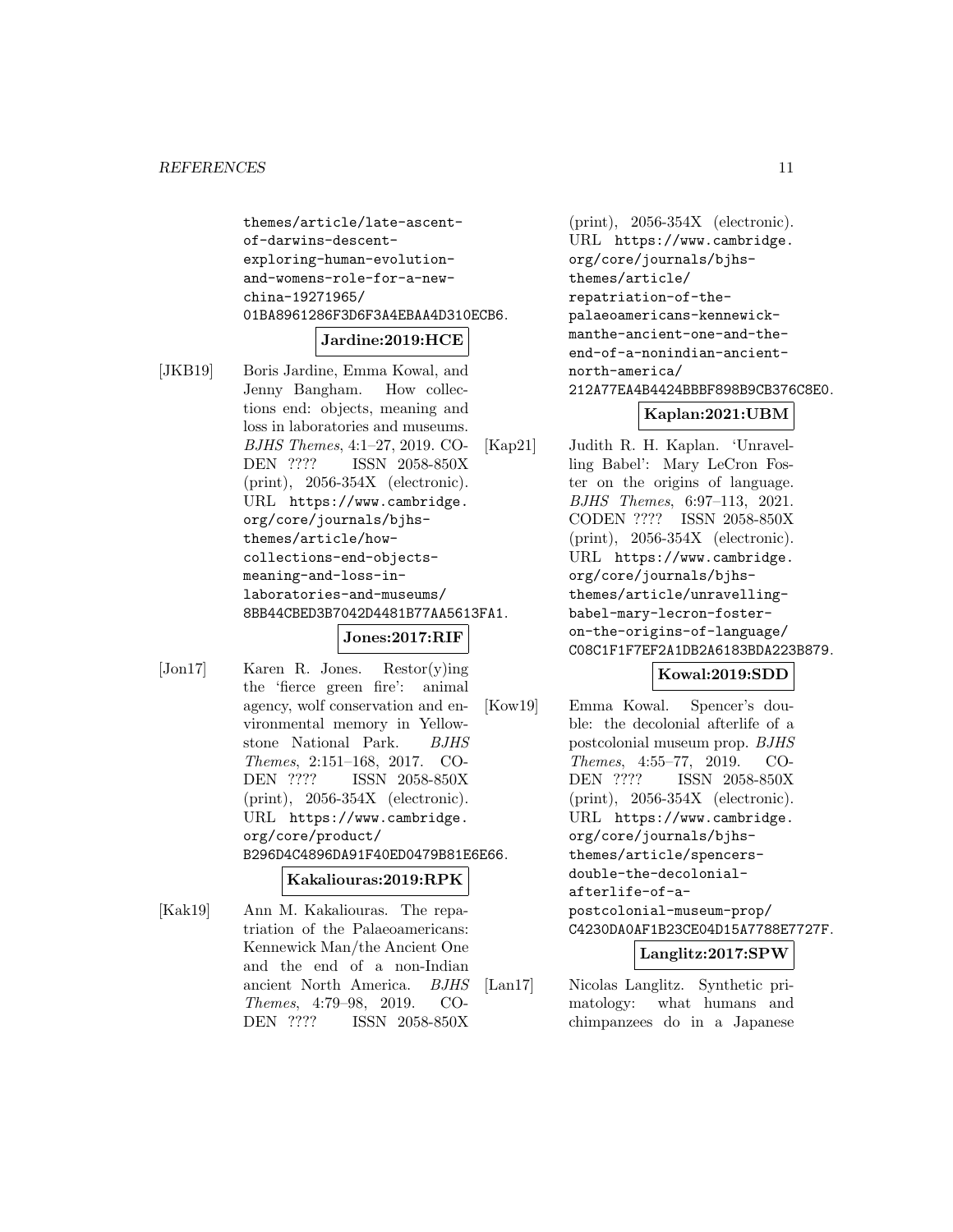laboratory and the African field. BJHS Themes, 2:101–125, 2017. CODEN ???? ISSN 2058-850X (print), 2056-354X (electronic). URL https://www.cambridge. org/core/product/ 5457633C714363D98577F2ED89281C12.

#### **Leong:2020:LMB**

[Leo20] Elaine Leong. Learning medicine by the book: reading and writing surgical manuals in early modern London. BJHS Themes, 5:: 93–110, 2020. CODEN ???? ISSN 2058-850X (print), 2056- 354X (electronic). URL https: //www.cambridge.org/core/ journals/bjhs-themes/ article/learning-medicineby-the-book-reading-andwriting-surgical-manualsin-early-modern-london/ 241A28F41B456979D33FBF58910A78F1.

**LOPez:2019:TCC**

- 
- [Lóp19] Ana María Gómez López. On taphonomy: collages and collections at the Geiseltalmuseum. BJHS Themes, 4:195–214, 2019. CODEN ???? ISSN 2058-850X (print), 2056-354X (electronic). URL https://www.cambridge. org/core/journals/bjhsthemes/article/ontaphonomy-collages-andcollections-at-thegeiseltalmuseum/ 8F3E3BE0280FC53F5449969E83D0BE8F.

**Lewis:2016:SSL**

[LS16] Michael Lewis and E. Elena Songster. Studying the snow leopard: reconceptualizing conservation across the China–India border. BJHS Themes, 1:169–198, 2016. CODEN ???? ISSN 2058- 850X (print), 2056-354X (electronic). URL https://www. cambridge.org/core/product/ 992F367FE853AA276EB4B229FE71A716.

#### **Marcon:2020:BFT**

[Mar20a] Federico Marcon. The 'book' as fieldwork: 'textual institutions' and nature knowledge in early modern Japan. BJHS Themes, 5::131–148, 2020. CODEN ???? ISSN 2058-850X (print), 2056- 354X (electronic). URL https: //www.cambridge.org/core/ journals/bjhs-themes/ article/book-as-fieldworktextual-institutions-andnature-knowledge-in-earlymodern-japan/ 537F9296139E71D87DD189258E7D2C10.

#### **Martelli:2020:AHG**

[Mar20b] Matteo Martelli. Ancient handbooks and Graeco–Egyptian collections of alchemical recipes. BJHS Themes, 5::39–55, 2020. CODEN ???? ISSN 2058-850X (print), 2056-354X (electronic). URL https://www.cambridge. org/core/journals/bjhsthemes/article/ancienthandbooks-andgraecoegyptian-collectionsof-alchemical-recipes/ 3F2A7926F9D784A43E5170E0BA50AFB5.

#### **Meister:2020:ENL**

[Mei20] Anna-Maria Meister. Ernst Neufert's 'Lebensgestaltungslehre': formatting life beyond the built. BJHS Themes, 5::167–185, 2020. CODEN ????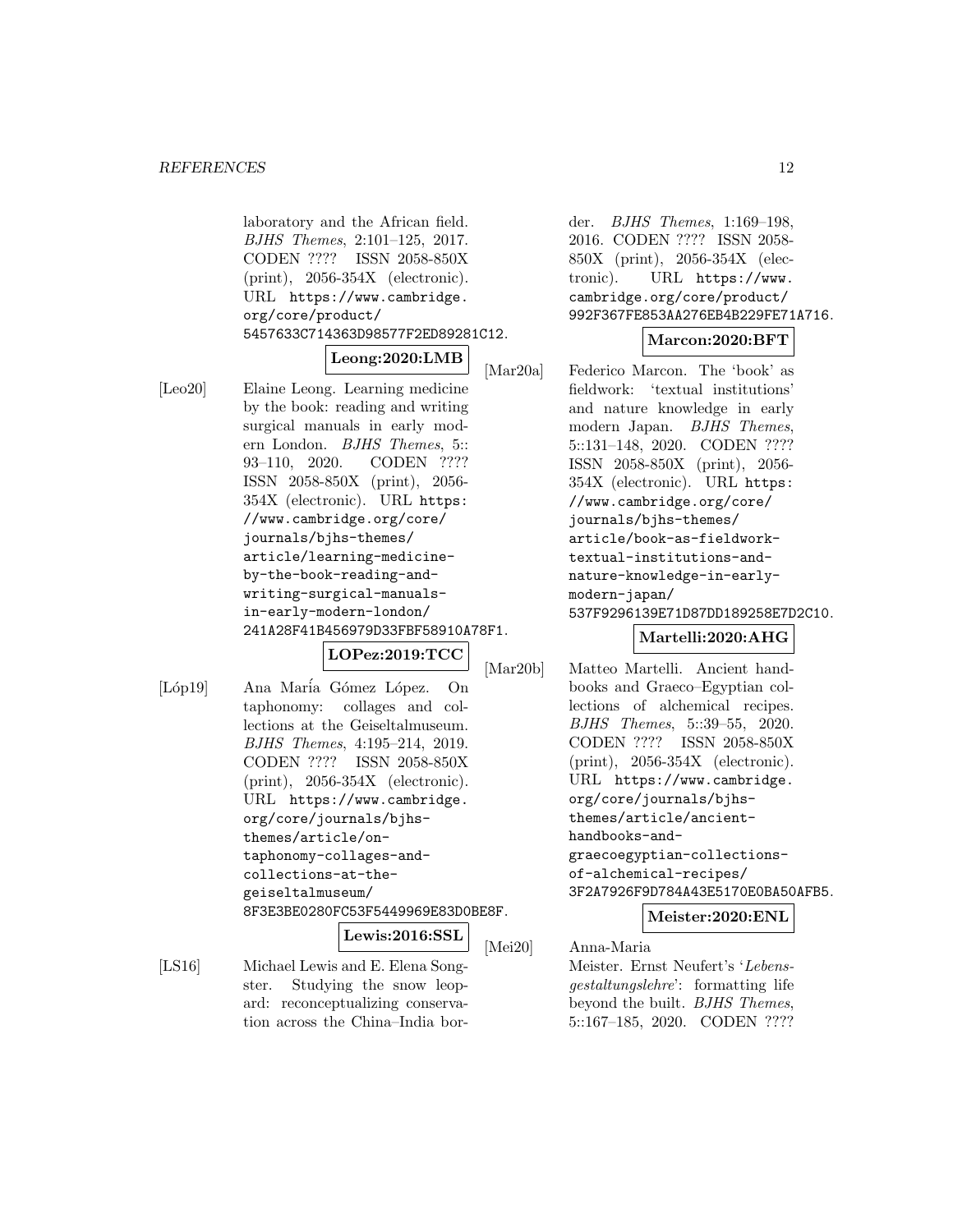ISSN 2058-850X (print), 2056- 354X (electronic). URL https: //www.cambridge.org/core/ journals/bjhs-themes/ article/ernst-neufertslebensgestaltungslehreformatting-life-beyond-thebuilt/ 6626A6B18EDEB920F223AD37C393D4A4WP20

## **Milam:2021:EDS**

- [Mil21] Erika Lorraine Milam. The evolution of Darwinian sexualities. BJHS Themes, 6:133–155, 2021. CODEN ???? ISSN 2058-850X (print), 2056-354X (electronic). URL https://www.cambridge. org/core/journals/bjhsthemes/article/evolutionof-darwinian-sexualities/ 7754D924656733682771BAC1192B527E. **Milam:2021:DDR**
- [MS21] Erika Lorraine Milam and Suman Seth. Descent of Darwin: race, sex, and human nature. *BJHS* Themes, 6:1–8, 2021. CODEN ???? ISSN 2058-850X (print), 2056-354X (electronic). URL https://www.cambridge.org/ core/journals/bjhs-themes/ article/descent-of-darwinrace-sex-and-human-nature/ 9C3B471326CE177DA4D33974D59D1991.

# **Mukharji:2021:DBS**

[Muk21] Projit Bihari Mukharji. Darwin's bulbuls: South Asian cultures of bird fighting and Darwin's theory of sexual selection. BJHS Themes, 6:63–79, 2021. CODEN ???? ISSN 2058-850X (print), 2056-354X (electronic). URL https://www.cambridge.org/

core/journals/bjhs-themes/ article/darwins-bulbulssouth-asian-cultures-ofbird-fighting-and-darwinstheory-of-sexual-selection/ CC07C2B458A9C51524F2FCD4DD2CC075.

#### **Muller-Wille:2020:PSH**

Staffan Müller-Wille and Giuditta Parolini. Punnett squares and hybrid crosses: how Mendelians learned their trade by the book. BJHS Themes, 5::149–165, 2020. CODEN ???? ISSN 2058-850X (print), 2056-354X (electronic). URL https://www.cambridge. org/core/journals/bjhsthemes/article/punnettsquares-and-hybrid-crosseshow-mendelians-learnedtheir-trade-by-the-book/ 18A1CE37A6EE536CC1CE1D4FF6FF3174.

# **Nelson:2017:WDD**

[Nel17] Amy Nelson. What the dogs did: animal agency in the Soviet manned space flight programme. BJHS Themes, 2:79–99, 2017. CODEN ???? ISSN 2058- 850X (print), 2056-354X (electronic). URL https://www. cambridge.org/core/product/ 12AACC1131EE4DDDDF7FDED0B68341E7.

#### **Nielsen:2018:IPP**

[Nie18] Kristian H. Nielsen. Ideas, politics and practices of integrated science teaching in the global Cold War. BJHS Themes, 3: 167–189, 2018. CODEN ???? ISSN 2058-850X (print), 2056- 354X (electronic). URL https: //www.cambridge.org/core/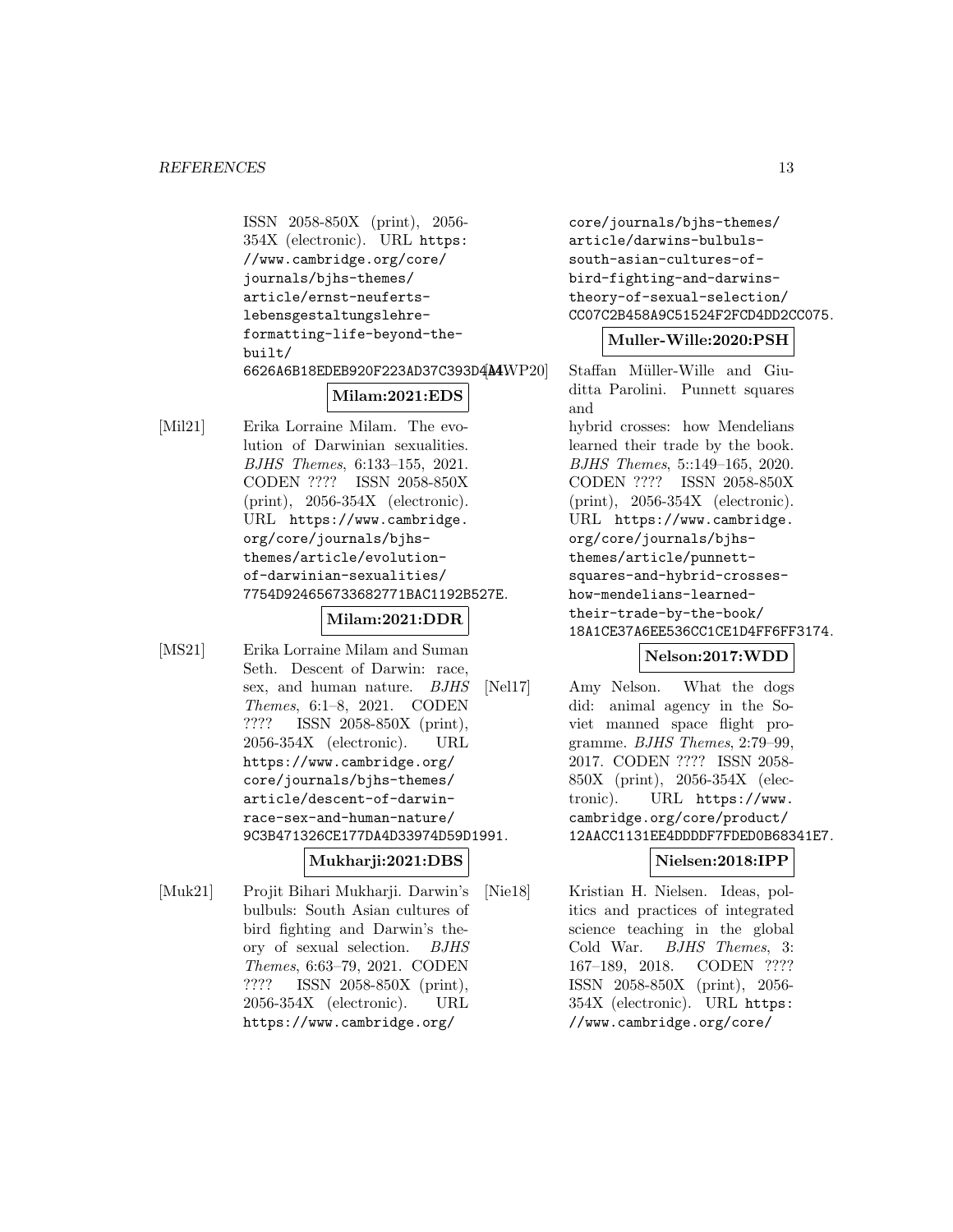journals/bjhs-themes/ article/ideas-politics-andpractices-of-integratedscience-teaching-in-theglobal-cold-war/ 8E3F78E182BE82F677411A943E3C90B8.

# **Pettit:2017:GCM**

[Pet17] Michael Pettit. The great cat mutilation: sex, social movements and the utilitarian calculus in 1970s New York City. BJHS Themes, 2:57–78, 2017. CO-DEN ???? ISSN 2058-850X (print), 2056-354X (electronic). URL https://www.cambridge. org/core/product/ 9AD806C16AE7C6DE26F1E1D4B4E41C7B.

# **Philip:2016:SHP**

[Phi16] Kavita Philip. Speculative histories: Photo essay. BJHS Themes, 1:239–248, 2016. CO-DEN ???? ISSN 2058-850X (print), 2056-354X (electronic). URL https://www.cambridge. org/core/product/ E0050D0B1AB800B54B938D43A17F6734.

## **Phalkey:2016:SGC**

[PL16] Jahnavi Phalkey and Tong Lam. Science of giants: China and India in the twentieth century. BJHS Themes, 1:1–11, January 1, 2016. ISSN 2058-850X (print), 2056-354X (electronic). URL https://www.cambridge. org/core/article/scienceof-giants-china-and-indiain-the-twentieth-century/ 64C68A635054E4D6394C953A2978695C.

## **Porter:2019:CEC**

[Por19] Dahlia Porter. Catalogues for an entropic collection: losses, gains and disciplinary exhaustion in the Hunterian Museum, Glasgow. BJHS Themes, 4:215–243, 2019. CODEN ???? ISSN 2058- 850X (print), 2056-354X (electronic). URL https://www. cambridge.org/core/ journals/bjhs-themes/ article/catalogues-for-anentropic-collection-lossesgains-and-disciplinaryexhaustion-in-thehunterian-museum-glasgow/ B62A760128598CCA4BABC0FB9C34F39E.

#### **Phalkey:2016:PST**

[PW16] Jahnavi Phalkey and Zuoyue Wang. Planning for science and technology in China and India. BJHS Themes, 1:83–113, 2016. CODEN ???? ISSN 2058-850X (print), 2056-354X (electronic). URL https://www.cambridge. org/core/product/ ADEE4E1AE59568A0B053E9E39AD7F6E2.

#### **Radick:2017:AAA**

[Rad17] Gregory Radick. Animal agency in the age of the Modern Synthesis: W. H. Thorpe's example. BJHS Themes, 2:35–56, 2017. CODEN ???? ISSN 2058- 850X (print), 2056-354X (electronic). URL https://www. cambridge.org/core/product/ 90193B4E6CEF7CD36CAE54F552C173BD.

#### **Rampling:2020:RAG**

[Ram20] Jennifer M. Rampling. Reading alchemically: guides to 'philo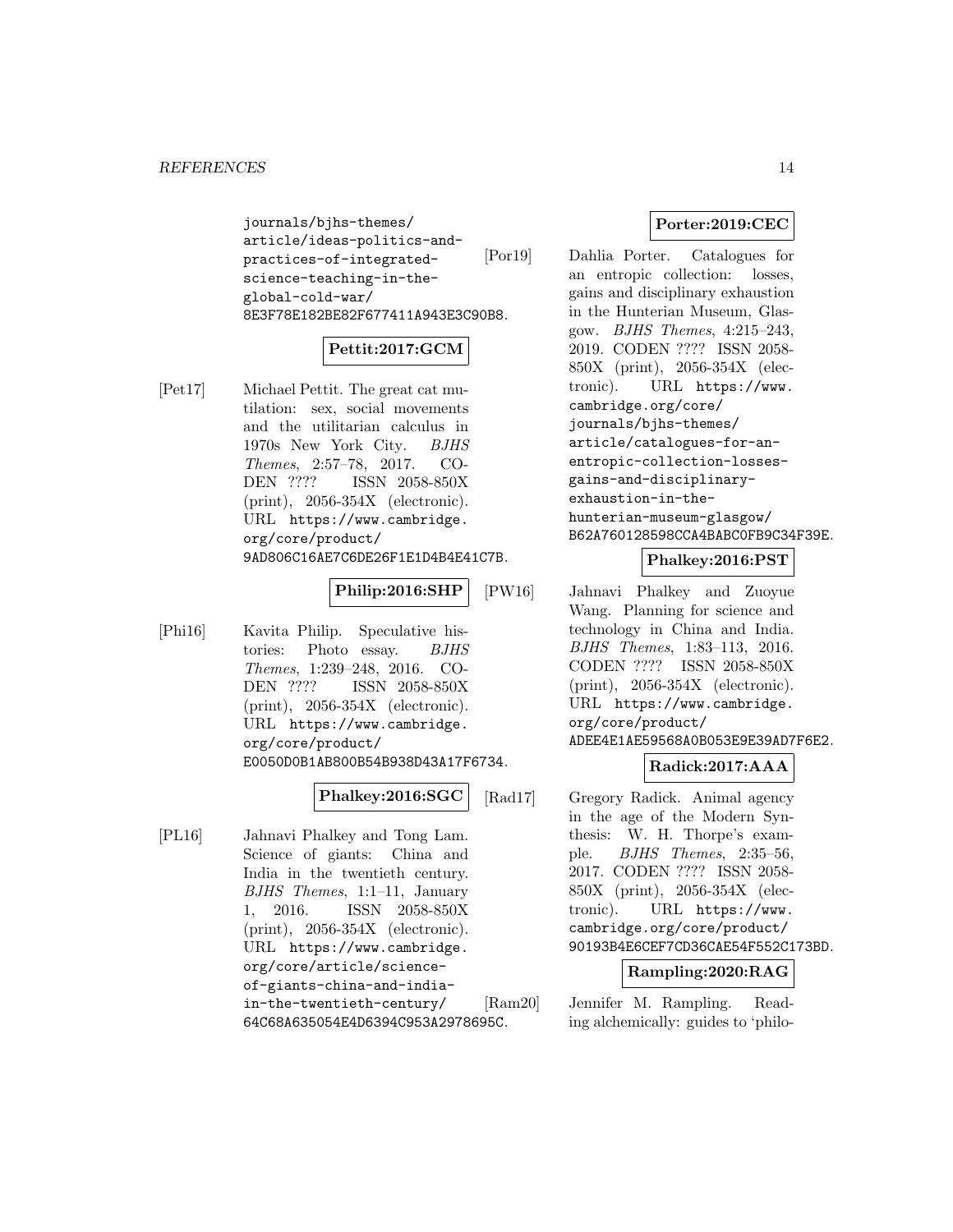sophical' practice in early modern England. BJHS Themes, 5::57–74, 2020. CODEN ???? ISSN 2058-850X (print), 2056- 354X (electronic). URL https: //www.cambridge.org/core/ journals/bjhs-themes/ article/readingalchemically-guides-tophilosophical-practice-inearly-modern-england/ D4BB9ECC77207496D0051522F4553ACF.

## **Reardon:2019:CEE**

[Rea19] Jenny Reardon. Commentary: ends everlasting. BJHS Themes, 4:283–291, 2019. CODEN ???? ISSN 2058-850X (print), 2056- 354X (electronic). URL https: //www.cambridge.org/core/ journals/bjhs-themes/ article/commentary-endseverlasting/ FD29C780BA69D75B78ED9C2C748365B6.

# **Rees:2017:AAH**

[Ree17a] Amanda Rees. Animal agents? Historiography, theory and the history of science in the Anthropocene. BJHS Themes, 2:1–10, 2017. CODEN ???? ISSN 2058- 850X (print), 2056-354X (electronic). URL https://www. cambridge.org/core/product/ CF8362D3CAA3B027AC275C169EB76366.

#### **Rees:2017:WAP**

[Ree17b] Amanda Rees. Wildlife agencies: practice, intentionality and history in twentieth-century animal field studies. BJHS Themes, 2:127–149, 2017. CODEN ???? ISSN 2058-850X (print), 2056- 354X

(electronic). URL https://www. cambridge.org/core/product/ 78DEE9607A5E062959337581063AA128.

## **Rocha:2016:HDL**

[Roc16] Leon Antonio Rocha. How deep is love? The engagement with India in Joseph Needham's historiography of China. BJHS Themes, 1:13–41, 2016. CO-DEN ???? ISSN 2058-850X (print), 2056-354X (electronic). URL https://www.cambridge. org/core/product/ 3E411804F1E3DE83B951A3FF0D4673EF.

## **Roque:2019:BRC**

[Roq19] Ricardo Roque. The blood that remains: card collections from the colonial anthropological missions. BJHS Themes, 4:29–53, 2019. CODEN ???? ISSN 2058- 850X (print), 2056-354X (electronic). URL https://www. cambridge.org/core/ journals/bjhs-themes/ article/blood-that-remainscard-collections-from-thecolonial-anthropologicalmissions/ 0E3AA84629B838FE911ACDC8635DEFF4.

## **Roy:2018:SCC**

[Roy18] Gautam Chando Roy. Science for children in a colonial context: Bengali juvenile magazines, 1883–1923. BJHS Themes, 3:43–72, 2018. CO-DEN ???? ISSN 2058-850X (print), 2056-354X (electronic). URL https://www.cambridge. org/core/journals/bjhsthemes/article/science-forchildren-in-a-colonial-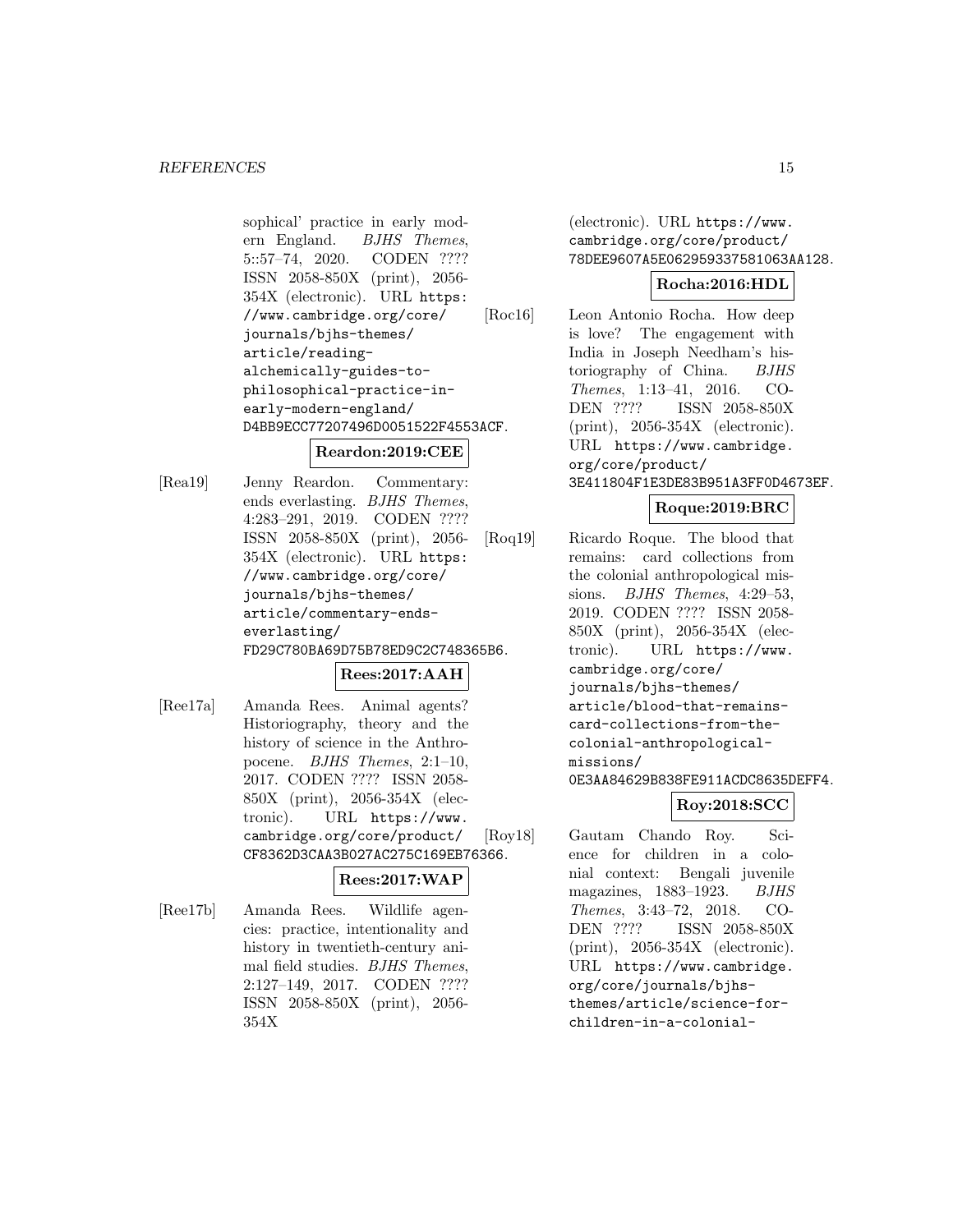context-bengali-juvenilemagazines-18831923/ 9E96B955D9A48C2DB386CE2873BD5F86.

# **Radick:2021:LMC**

[RS21] Gregory Radick and Mark Steadman. Of lice and men: Charles Darwin, Henry Denny and the evidence for the human races as varieties or species. BJHS Themes, 6:81–95, 2021. CO-DEN ???? ISSN 2058-850X (print), 2056-354X (electronic). URL https://www.cambridge. org/core/journals/bjhsthemes/article/of-lice-andmen-charles-darwin-henrydenny-and-the-evidence-forthe-human-races-asvarieties-or-species/ CD63D99818210975B0827E5CB27E74A2.

# **Saha:2017:CEA**

[Sah17] Jonathan Saha. Colonizing elephants: animal agency, undead capital and imperial science in British Burma. BJHS Themes, 2:169–189, 2017. CO-DEN ???? ISSN 2058-850X (print), 2056-354X (electronic). URL https://www.cambridge. org/core/product/ 34A559317F45848054C76C384BEEB8F3.

#### **Sayer:2017:MMR**

[Say17] Karen Sayer. The 'modern' management of rats: British agricultural science in farm and field during the twentieth century. BJHS Themes, 2:235–263, 2017. CODEN ???? ISSN 2058- 850X (print), 2056-354X (electronic). URL https://www.

cambridge.org/core/product/ D82957541494D97C480EDF95859C0F15.

## **Seth:2021:CSD**

[Set21] Suman Seth. 'Constitutions selection': Darwin, race and medicine. BJHS Themes, 6:25–43, 2021. CODEN ???? ISSN 2058-850X (print), 2056-354X (electronic). URL https://www.cambridge. org/core/journals/bjhsthemes/article/ constitutions-selectiondarwin-race-and-medicine/ FA3E4ADA514483DD89DC8EDAFBE93C15.

#### **Sheldon:2021:SSR**

[She21] Myrna Perez Sheldon. Sexual selection as race making. BJHS Themes, 6:9–23, 2021. CO-DEN ???? ISSN 2058-850X (print), 2056-354X (electronic). URL https://www.cambridge. org/core/journals/bjhsthemes/article/sexualselection-as-race-making/ 5FFC793521F988A4900E5B61F8F9F9DB.

#### **Siddiqi:2016:AGH**

[Sid16] Asif Siddiqi. Another global history of science: making space for India and China. BJHS Themes, 1:115–143, 2016. CO-DEN ???? ISSN 2058-850X (print), 2056-354X (electronic). URL https://www.cambridge. org/core/product/ AFA74873CCA3A5927CF5E4BA78451DD6.

#### **Somerset:2018:PPP**

[Som18] Richard Somerset. Palaeontological pedagogues of the 1830s: the prehistory of the 'history of life' genre. BJHS Themes,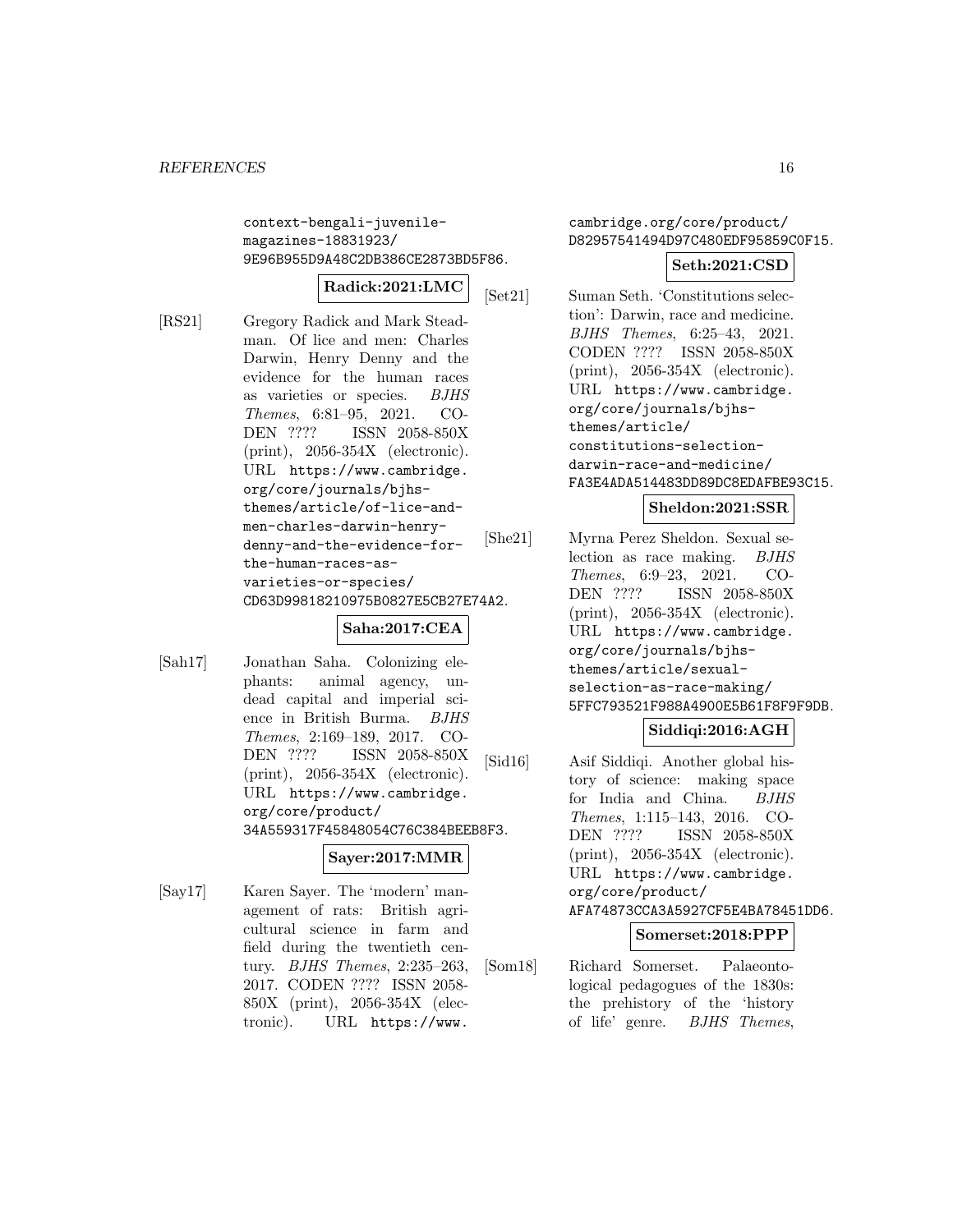3:15–42, 2018. CODEN ???? ISSN 2058-850X (print), 2056- 354X (electronic). URL https: //www.cambridge.org/core/ journals/bjhs-themes/ article/palaeontologicalpedagogues-of-the-1830sthe-prehistory-of-thehistory-of-life-genre/ 16A186FF5AB9B20EE99012D59D8135A0.

# **Sommer:2021:MAP**

[Som21] Marianne Sommer. The meaning of absence: the primate tree that did not make it into Darwin's The Descent of Man. BJHS Themes, 6:45–61, 2021. CO-DEN ???? ISSN 2058-850X (print), 2056-354X (electronic). URL https://www.cambridge. org/core/journals/bjhsthemes/article/meaning-ofabsence-the-primate-treethat-did-not-make-it-intodarwins-the-descent-of-man/ C294250D24E41516873CBB87CA83DA2F.

## **Saha:2016:GRE**

[SS16] Madhumita Saha and Sigrid Schmalzer. Green-revolution epistemologies in China and India: technocracy and revolution in the production of scientific knowledge and peasant identity. BJHS Themes, 1:145–167, 2016. CO-DEN ???? ISSN 2058-850X (print), 2056-354X (electronic). URL https://www.cambridge. org/core/product/ 38253E1DA101DEBAA1D0B65A9193E67E.

#### **Skinner:2019:WED**

[SW19] David Skinner and Matthias Wienroth. Was this an ending?

The destruction of samples and deletion of records from the UK Police National DNA Database. BJHS Themes, 4:99–121, 2019. CODEN ???? ISSN 2058-850X (print), 2056-354X (electronic). URL https://www.cambridge. org/core/journals/bjhsthemes/article/was-this-anending-the-destruction-ofsamples-and-deletion-ofrecords-from-the-uk-policenational-dna-database/ B9454A08928AAE907FB0C8FF7103CFA3.

# **Wu:2016:INW**

[Wu16] Pin-Hsien Wu. Investigating nature within different discursive and ideological contexts: case studies of Chinese and Indian coal capitals. BJHS Themes, 1:199– 220, 2016. CODEN ???? ISSN 2058-850X (print), 2056-354X (electronic). URL https://www. cambridge.org/core/product/ 3844E87C0B418000AD4714FFE6F70A90.

#### **Zakariya:2021:EAP**

[Zak21] Nasser Zakariya. Evolutionary antagonisms and the progress of three categories of traits. BJHS Themes, 6:179–200, 2021. CO-DEN ???? ISSN 2058-850X (print), 2056-354X (electronic). URL https://www.cambridge. org/core/journals/bjhsthemes/article/ evolutionary-antagonismsand-the-progress-of-threecategories-of-traits/ 1433754AE1AEB578551710F98219160A.

#### **Zilhao:2018:TSC**

[Zil18] Isabel Zilhão. Taking science